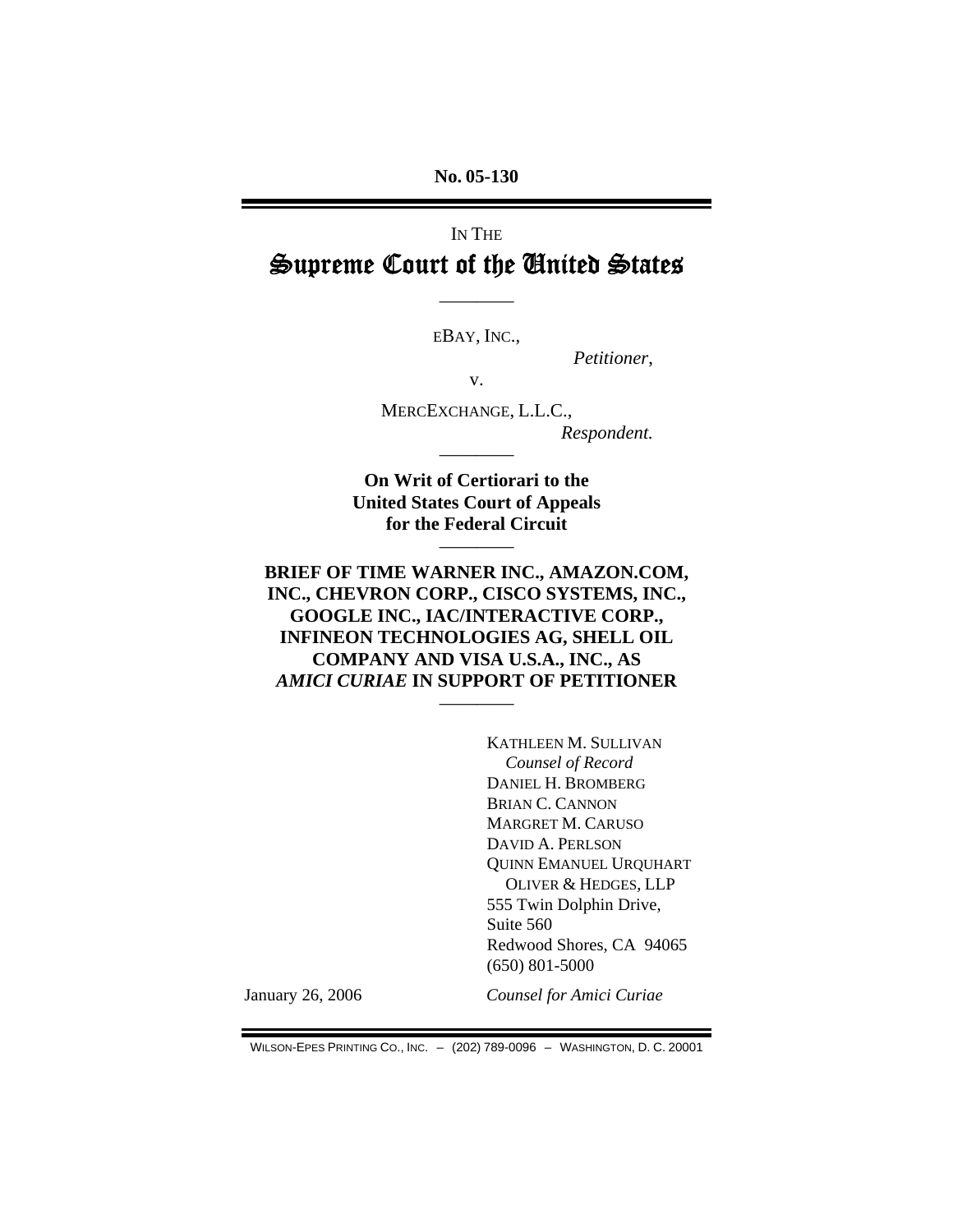## TABLE OF CONTENTS

|                                                                                                                                                                                 | Page |
|---------------------------------------------------------------------------------------------------------------------------------------------------------------------------------|------|
|                                                                                                                                                                                 | iii  |
|                                                                                                                                                                                 |      |
|                                                                                                                                                                                 |      |
|                                                                                                                                                                                 |      |
| THE AUTOMATIC INJUNCTION RULE<br>L.<br><b>GRANTS PATENT HOLDERS LEVERAGE</b><br>TO EXTRACT UNJUST WINDFALLS                                                                     |      |
| A. The Automatic Injunction Rule Allows<br>Patent Litigants To Extract Dispropor-<br>tionately Valuable Settlements In Cases<br><b>Involving Complex Products And Services.</b> |      |
| B. The Automatic Injunction Rule Enables<br>Patent Holders To Reap Lucrative License<br>Fees From Patents Of Dubious Technical                                                  |      |
| C. The Automatic Injunction Rule Encour-<br>ages The Rise Of Non-Practicing Patent                                                                                              |      |
| D. The Automatic Injunction Rule Allows<br>Patent Litigants To Gain Despite Sig-                                                                                                |      |
| THE AUTOMATIC INJUNCTION RULE<br>II.<br>UNDERMINES THE GOALS OF THE<br>PATENT SYSTEM AND DISTORTS                                                                               |      |
| A. The Automatic Injunction Rule Discour-<br>ages The Useful Innovation That The<br>Patent System Is Intended To Promote                                                        |      |

(i)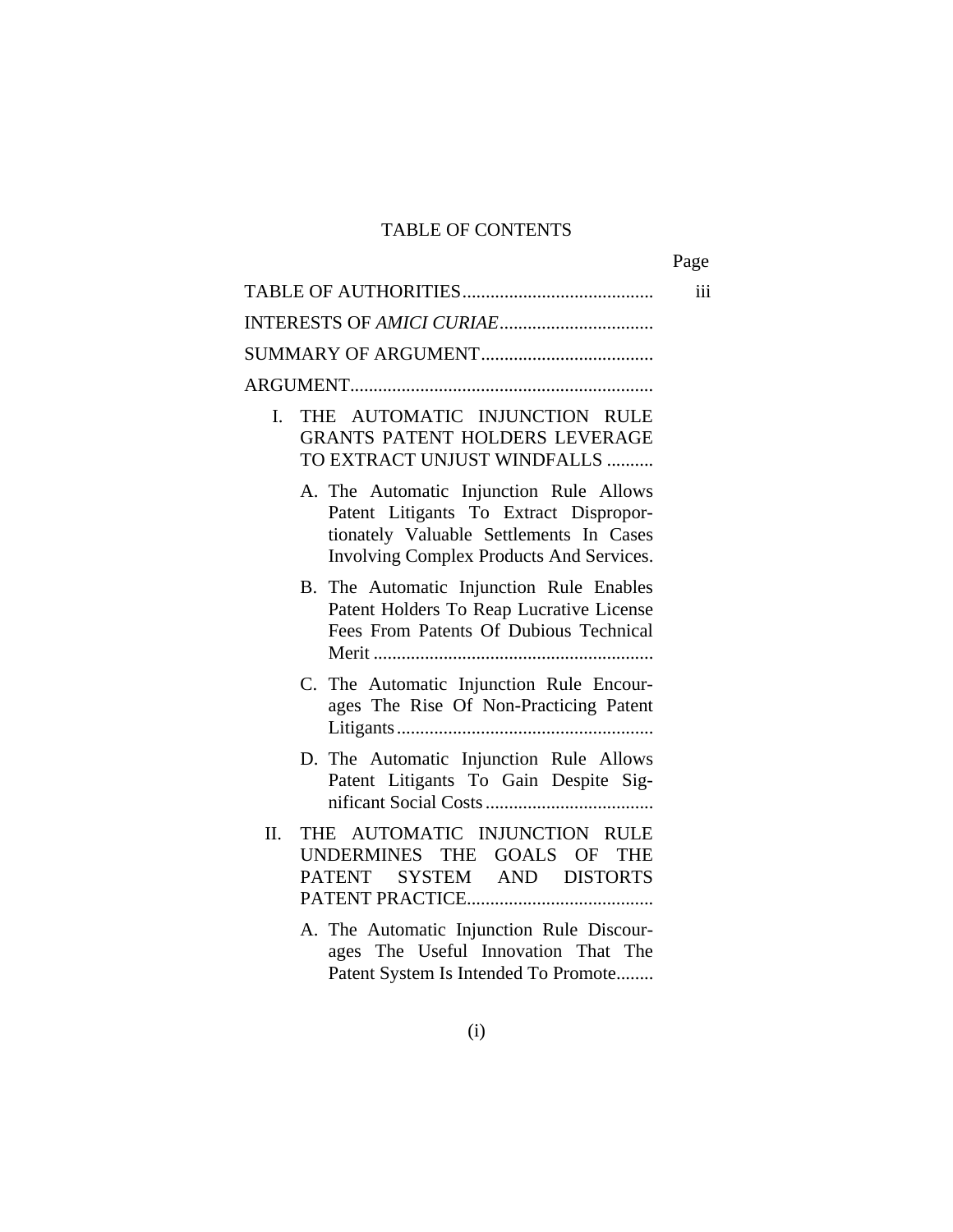## TABLE OF CONTENTS—Continued

Page

| B. The Automatic Injunction Rule Encour-<br>ages Counterproductive Practice In The |
|------------------------------------------------------------------------------------|
| III. THE AUTOMATIC INJUNCTION RULE                                                 |
| IS UNNECESSARY BECAUSE OTHER                                                       |
| REMEDIES ARE ADEQUATE TO                                                           |
|                                                                                    |
|                                                                                    |

ii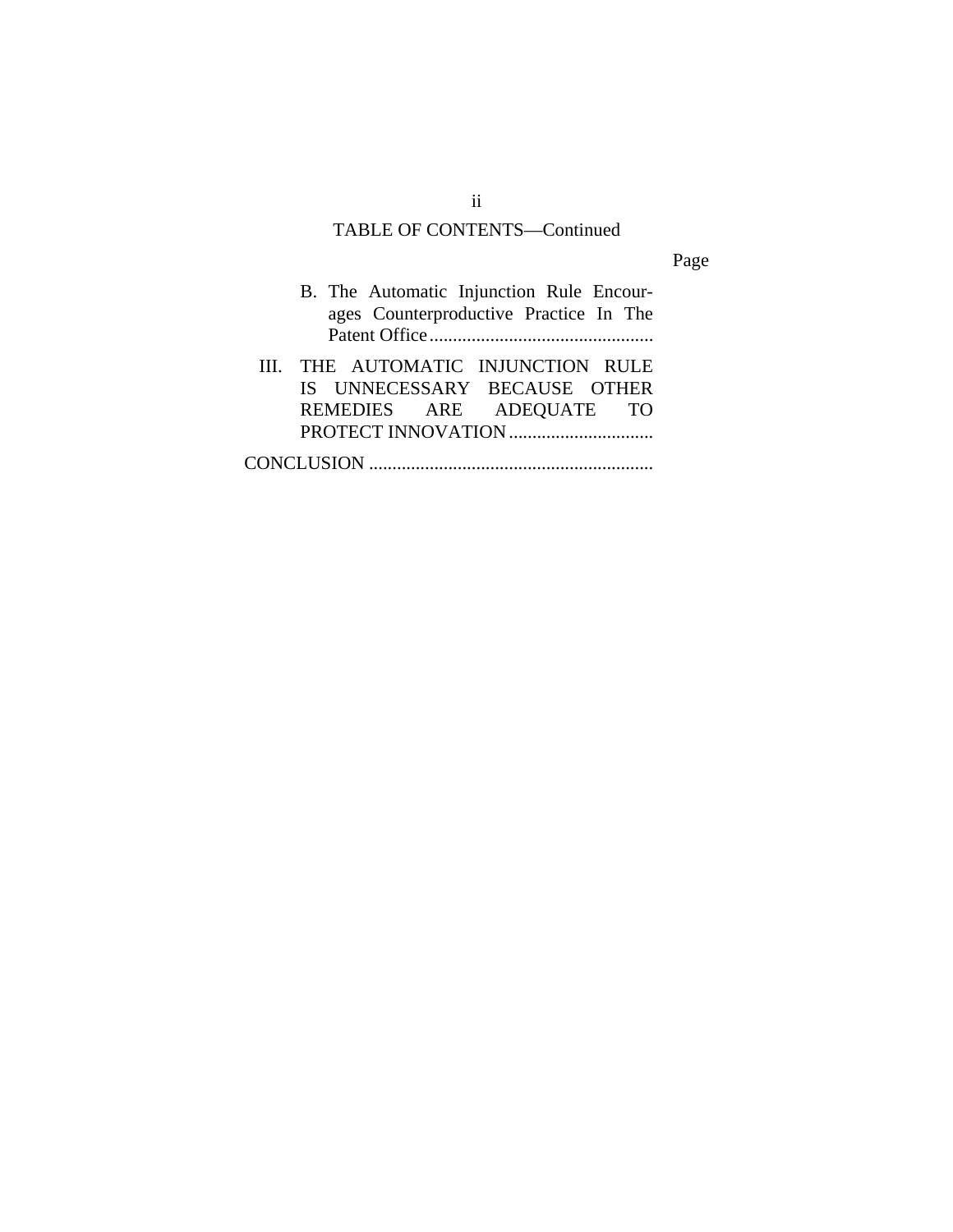## TABLE OF AUTHORITIES

# CASES Page

| Abend v. MCA, Inc., 863 F.2d 1465 (9th Cir.       |
|---------------------------------------------------|
|                                                   |
| Aro Mfg. Co. v. Convertible Top Replacement       |
|                                                   |
| Aronson v. Quick Point Pencil Co., 440 U.S. 257   |
|                                                   |
| Blonder-Tongue Labs., Inc. v. Univ. of Illinois   |
| Foundation, 402 U.S. 313 (1971)                   |
| Bonito Boats, Inc. v. Thunder Craft Boats, Inc.,  |
|                                                   |
| Continental Paper Bag Co. v. Eastern Paper Bag    |
|                                                   |
| Dr. Miles Med. Co. v. John D. Park & Sons Co.,    |
|                                                   |
| Eolas Techs., Inc. v. Microsoft Corp., 399 F.3d   |
| 1325 (Fed. Cir. 2005)                             |
| Foster v. Am. Mach. & Foundry Co., 492 F.2d       |
|                                                   |
| Gucci America, Inc. v. Daffy's Inc., 354 F.3d 228 |
| (3d Cir. 2003)<br>.                               |
| Hebert v. Lisle Corp., 99 F.3d 1109 (Fed. Cir.    |
| 1996)                                             |
| Hynix Semiconductor Inc. v. Rambus, Inc., No.     |
| 00-20905 (N.D. Cal. filed Jan. 4, 2006)           |
| Kewanee Oil Co. v. Bicron Corp., 416 U.S. 470     |
|                                                   |
| Mallinckrodt, Inc. v. Masimo Corp., No. 00-       |
| 6506, 2004 U.S. Dist. LEXIS 28518 (C.D. Cal.      |
|                                                   |
| Mallinckrodt, Inc. v. Masimo Corp., 147 F.        |
|                                                   |
| Maxwell v. J. Baker, Inc., 86 F.3d 1098 (Fed.     |
|                                                   |

iii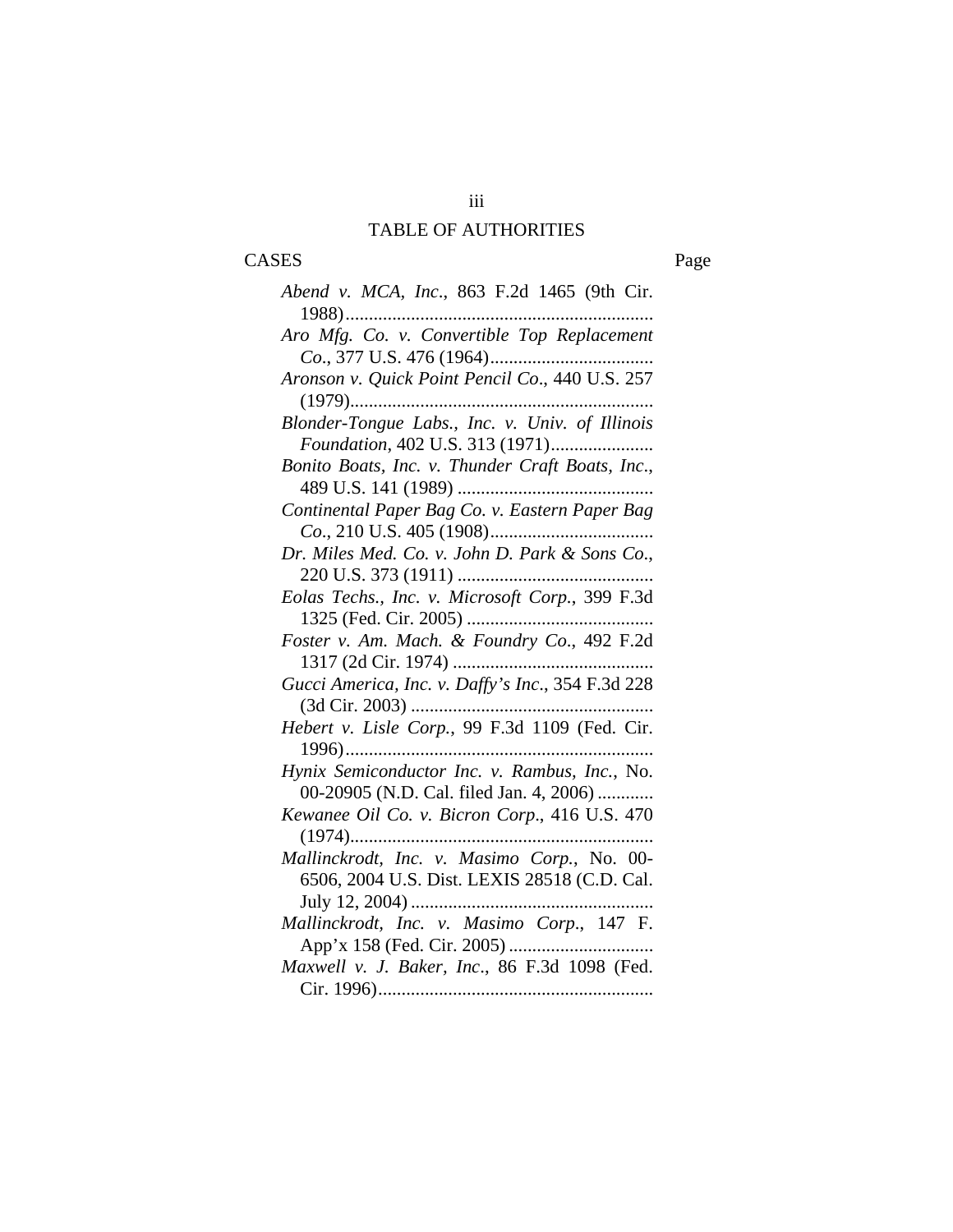## TABLE OF AUTHORITIES—Continued

Page

| MercExchange, LLC v. eBay, Inc., 401 F.3d 1323      |
|-----------------------------------------------------|
|                                                     |
| NTP, Inc. v. Research in Motion, Ltd., 418 F.3d     |
|                                                     |
| Oakley, Inc. v. Sunglass Hut Int'l, 316 F.3d 1331   |
|                                                     |
| <i>Pennock v. Dialogue, 27 U.S. 1 (1829)</i>        |
| Roche Prods., Inc. v. Bolar Pharm. Co., 733 F.2d    |
|                                                     |
| Solomon v. Kimberly-Clark Corp., 216 F.3d 1372      |
|                                                     |
| Symbol Techs., Inc. v. Lemelson Med., Educ. &       |
| Research Found., L. P., 422 F.3d 1378 (Fed.         |
|                                                     |
| Symbol Techs., Inc. v. Lemelson Med., Educ. &       |
| <i>Research Found., L. P., 301 F. Supp. 2d 1147</i> |
|                                                     |
| W.L. Gore & Assocs. v. C.R. Bard, Inc., 977 F.2d    |
|                                                     |
| Weinberger v. Romero-Barcelo, 456 U.S. 305          |
|                                                     |
|                                                     |

## CONSTITUTION AND STATUTES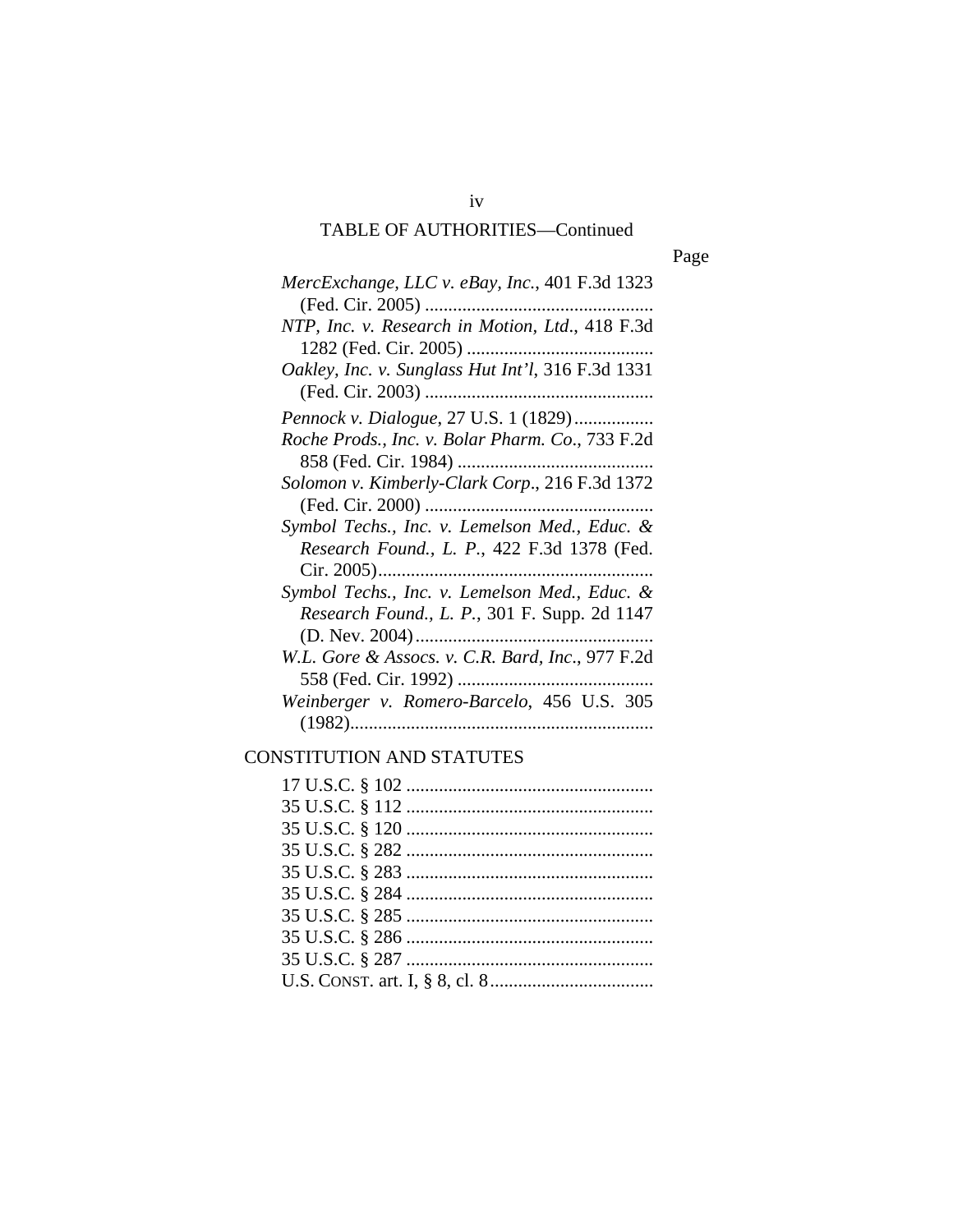## v TABLE OF AUTHORITIES—Continued

## OTHER AUTHORITIES Page

| Acacia Research Corp., About Us: Corporate      |
|-------------------------------------------------|
| Profile, http://www.acaciaresearch.com/aboutus  |
|                                                 |
| ADMINSTRATIVE OFFICE OF THE U.S. COURTS,        |
| JUDICIAL FACTS AND FIGURES (2005), http://      |
| www.uscourts.gov/judbususc/ judbus.html         |
| Austen, Ian & Guernsey, Lisa, A Payday for      |
| Patents 'R' Us; N.Y. TIMES, May 2, 2005,        |
|                                                 |
| Austen, Ian, Bye Bye BlackBerry? A Patent       |
| Dispute Threatens To Cut Executives Off, N.Y.   |
|                                                 |
| Bessen, James & Meurer, Michael, Lessons for    |
| Patent Policy from Empirical Research on        |
| Patent Litigation, 9 LEWIS & CLARK L. REV. 1    |
|                                                 |
| Bessen, James, Open Source Software: Free Pro-  |
| vision of Complex Public Goods, RESEARCH        |
| ON INNOVATION, July 2005, http://www.           |
| researchoninnovation.org/opensrc.pdf            |
| Chan, Jeremiah & Fawcett, Matthew, Footsteps    |
| of the Patent Troll, 10 INTELL. PROP. L. BULL.  |
|                                                 |
| Cherry, Steven M., Company Profile: The Patent  |
| Profiteers, IEEE SPECTRUM, June 2004            |
| FABER, ROBERT C., LANDIS ON MECHANICS OF        |
| PATENT CLAIM DRAFTING (1990)                    |
| FEDERAL TRADE COMMISSION, TO PROMOTE            |
| <b>INNOVATION: THE PROPER BALANCE OF COM-</b>   |
| PETITION AND PATENT LAW AND POLICY (2003),      |
| http://www.ftc.gov/os/2003/10/innovationrpt.pdf |
| Fortson, Danny, The Big Squeeze, IP LAW &       |
|                                                 |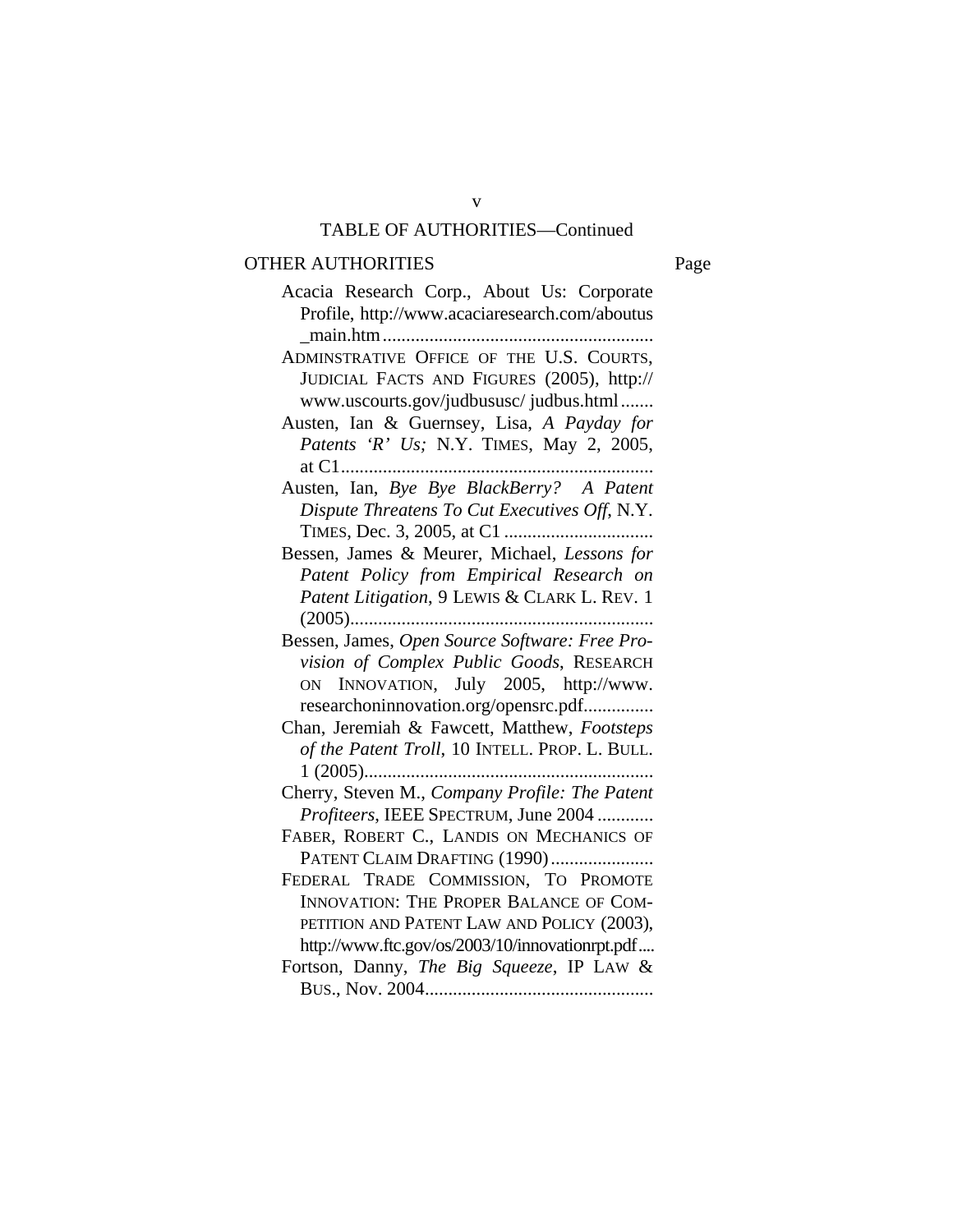## TABLE OF AUTHORITIES—Continued

Page

| JAFFE, ADAM B. & LERNER, JOSH, INNOVATION       |
|-------------------------------------------------|
|                                                 |
| Kroeker, Kirk L., Forgent Sues 31 Companies     |
| for JPEG Royalties, TECHNEWSWORLD, Apr.         |
| 23, 2004, http://www.technewsworld.com/         |
| story/33518.html                                |
| LANDES, WILLIAM & POSNER, RICHARD, THE          |
| ECONOMIC STRUCTURE OF INTELLECTUAL              |
|                                                 |
| Lemley, Mark A., Intellectual Property Rights   |
| and Standard-Setting Organizations, 90 CAL.     |
|                                                 |
| Markoff, John, Mystery Bidder Obtains Internet  |
| Patents, N.Y. TIMES, Dec. 7, 2004, at C6        |
| Merrill, Stephen A., et al. eds., A PATENT      |
| SYSTEM FOR THE 21ST CENTURY (2004)              |
| Meurer, Michael J., Controlling Opportunistic   |
| and Anti-Competitive Intellectual Property      |
| Litigation, 44 B.C. L. REV. 509 (2003)          |
| Miller, Joseph Scott, Building A Better Bounty: |
| Litigation-Stage Rewards For Defeating          |
| Patents, 19 BERKELEY TECH. L.J. 667 (2004)      |
| Mueller, Janice M., Patent Misuse Through the   |
| Capture of Industry Standards, 17 BERKELEY      |
|                                                 |
| Noguchi, Yuki Government Enters Fray Over       |
| BlackBerry Patents, WASH. POST, Nov. 12,        |
|                                                 |
| SCHACHT, WENDY H. & THOMAS, JOHN R.,            |
| PATENT REFORM: INNOVATION ISSUES (2005)         |
| SCHERER, F.M. & ROSS, DAVID, INDUSTRIAL         |
| MARKET STRUCTURE AND ECONOMIC PER-              |
|                                                 |

vi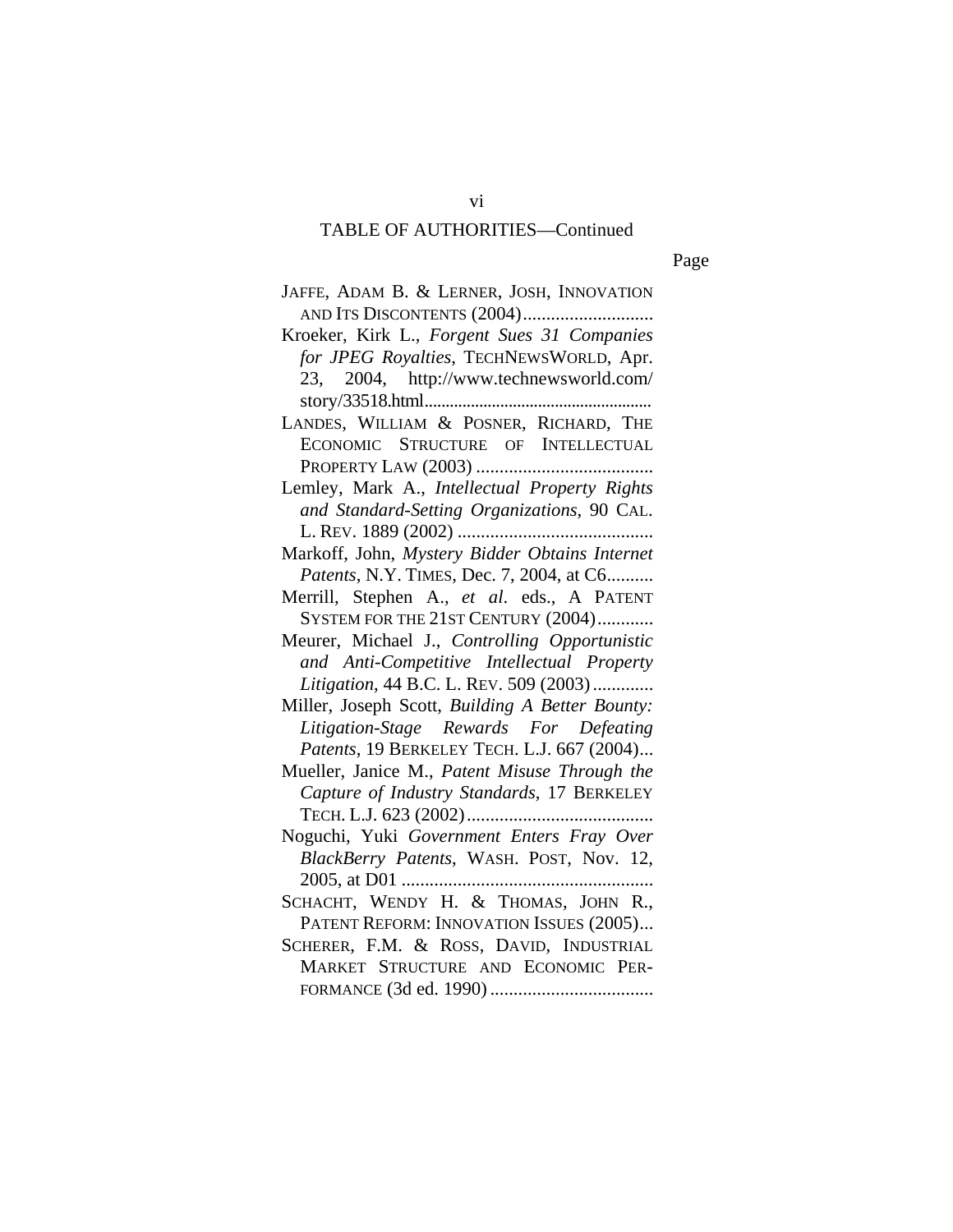## TABLE OF AUTHORITIES—Continued

Page

| SCHWARTZ, HERBERT F., PATENT LAW AND             |
|--------------------------------------------------|
|                                                  |
| Shapiro, Carl, Navigating the Patent Thicket:    |
| Cross Licenses, Patent Pools, and Standard-      |
| Setting, in 1 INNOVATION POLICY AND THE          |
| ECONOMY 119 (Adam Jaffe et al. eds., 2001)       |
| Szczepanski Z. Steven., Licensing or Settlement: |
| Deferring the Fight to Another Day, 15           |
|                                                  |
| Thayer, M. Patricia et al., Examining Reex-      |
| amination: Not Yet An Antidote To Litigation,    |
|                                                  |
| USPTO, PERFORMANCE AND ACCOUNTABILITY            |
| REPORT FISCAL YEAR 2005 (2005), http://          |
| www.uspto.gov/web/offices/com/annual/2005/       |
|                                                  |
| Varchaver, Nicholas, The Patent King, FORTUNE,   |
|                                                  |
| Vermont, Samson, The Economics of Patent         |
| Litigation, in FROM IDEAS TO ASSETS: INVEST-     |
| ING WISELY IN INTELLECTUAL PROPERTY (B.          |
|                                                  |
| Yerton, Stewart, The Sky's the Limit, THE        |
| AMERICAN LAWYER, May 1993                        |
| Ziedonis, Rosemarie, Patent Litigation in the    |
| U.S. Semiconductor Industry, in PATENTS IN       |
| THE KNOWLEDGE-BASED ECONOMY (Wesley              |
| M. Cohen & Stephen A. Merrill eds., 2004)        |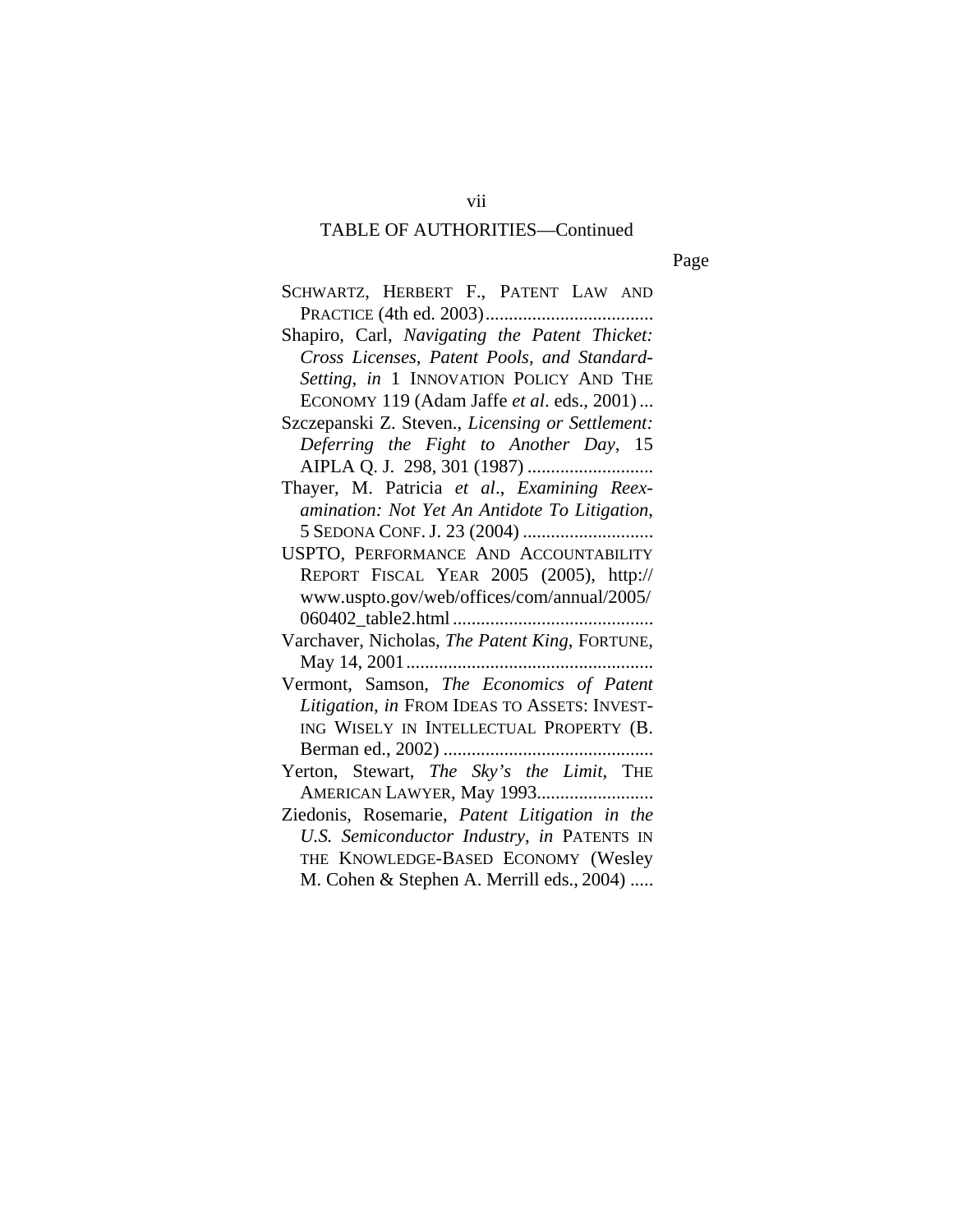## **INTERESTS OF** *AMICI CURIAE***[1](#page-8-0)**

*Amici* are major corporations that are leading providers of goods and services in high technology industries. *Amici* own thousands of valuable patents that are integral to their businesses. They manufacture and distribute goods and services that contain numerous subsidiary components that are patented and employ many processes that are patented.

As holders and licensees of valuable patents, *amici* are keenly aware of the need for effective remedies against infringement, and they strongly support the availability of injunctive relief in appropriate cases. At the same time, however, *amici* are also frequently the subject of patent suits, including many suits that make abusive use of the patent system to extract lucrative settlements that are disproportionate to the value of the litigated patent. *Amici* therefore have a strong interest in ensuring that the remedial rules governing patent cases are fair to both plaintiffs and defendants.

*Amicus* Time Warner Inc. is a leading global media and entertainment company with businesses in filmed entertainment, interactive services, television networks, cable systems and publishing media, including America Online, Time Inc., Time Warner Cable, Home Box Office, New Line Cinema, Turner Broadcasting System and Warner Bros. Entertainment. A frequent innovator on the forefront of technology, Time Warner has pioneered such industry-shifting products as the DVD and digital cable. It holds numerous patents relating to its products and services.

*Amicus* Amazon.com, Inc. is a leading Internet retailer that provides a site where customers can buy books, music, and a

<span id="page-8-0"></span> $\frac{1}{1}$  $\frac{1}{1}$  Counsel for all parties have consented to the filing of this brief, and their consents have been filed with the Clerk of this Court. No counsel for either party had any role in authoring this brief, and no person other than the named *amici* and their counsel has made any monetary contribution to the preparation and submission of this brief.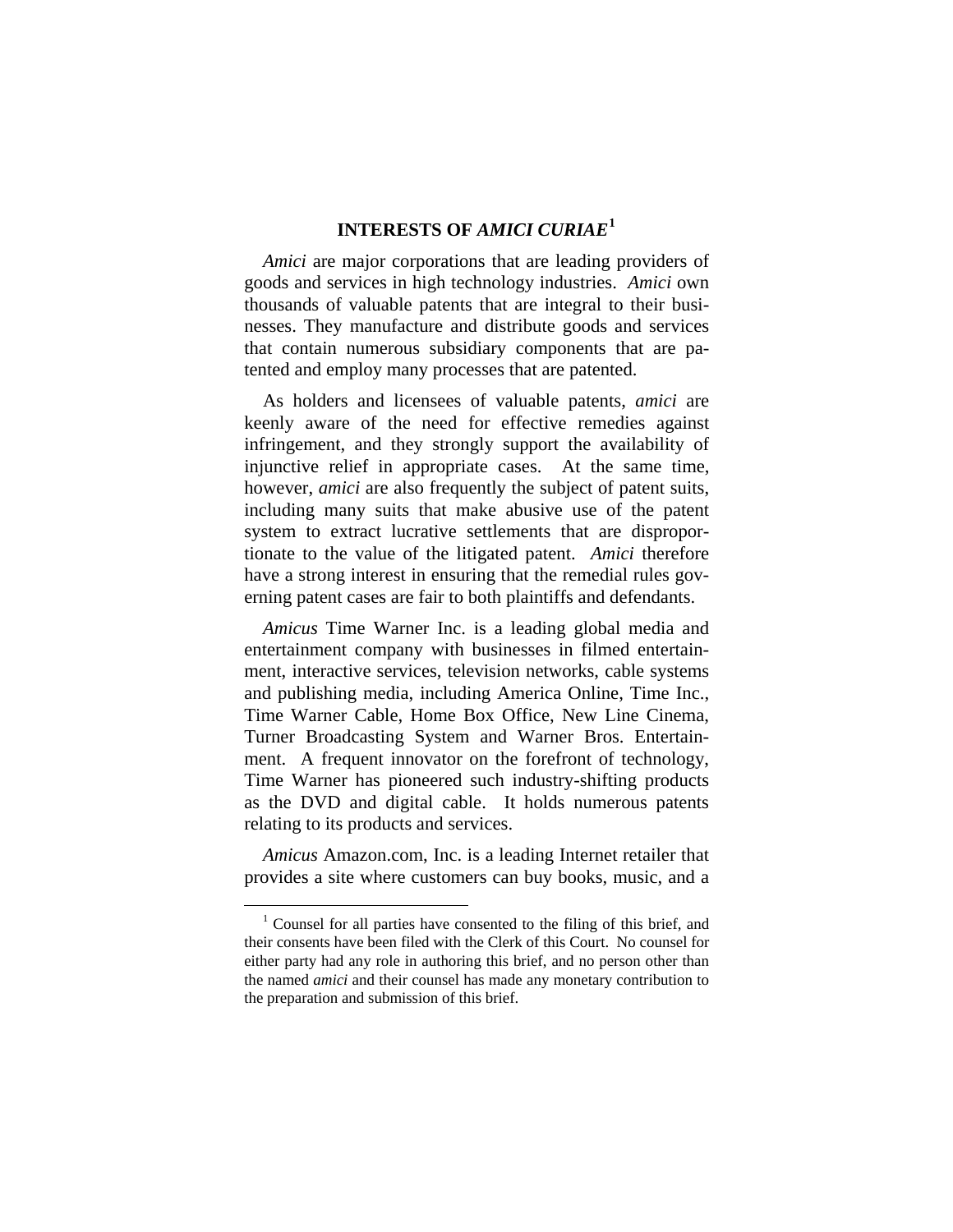broad variety of other goods and services. It employs many patented technologies.

*Amicus* Chevron Corporation is a leader in the energy industry. Chevron explores for and produces oil and natural gas, including complex deep water exploration and production in the Gulf of Mexico and around the world. Chevron also transports natural gas in the United States through pipeline systems and liquefied natural gas around the world in special tankers; refines oil into fuels, lubricants, and base chemicals; and develops several advanced energy technologies such as fuel cells, hydrogen storage and gas-to-liquid products. These activities involve numerous complex process that are the subject of patents, and the products Chevron sells frequently contain patented components such as additive packages.

*Amicus* Cisco Systems, Inc. is a recognized leader in Internet technology. It sells software, hardware such as routers and switches, and services that together provide fast, durable, and secure networks over the Internet for business, education, government, and home communications. These products incorporate many patented components and processes.

*Amicus* Google Inc. is a global technology leader whose mission is to organize information and make it universally accessible. Google maintains one of the world's largest online indices of websites and other content. Its automated search technology helps people obtain nearly instant access to relevant information from its vast online index, and its AdWords program provides targeted, online advertising for the products and services of its partners. In providing these products and services, Google uses many patented technologies.

*Amicus* IAC/InterActiveCorp is a diversified e-commerce company whose businesses are leaders in numerous sectors of the Internet economy. IAC's operating businesses include Ask Jeeves, Citysearch, Entertainment Publications, Evite, Gifts.com, HSN, Interval International, LendingTree, Match.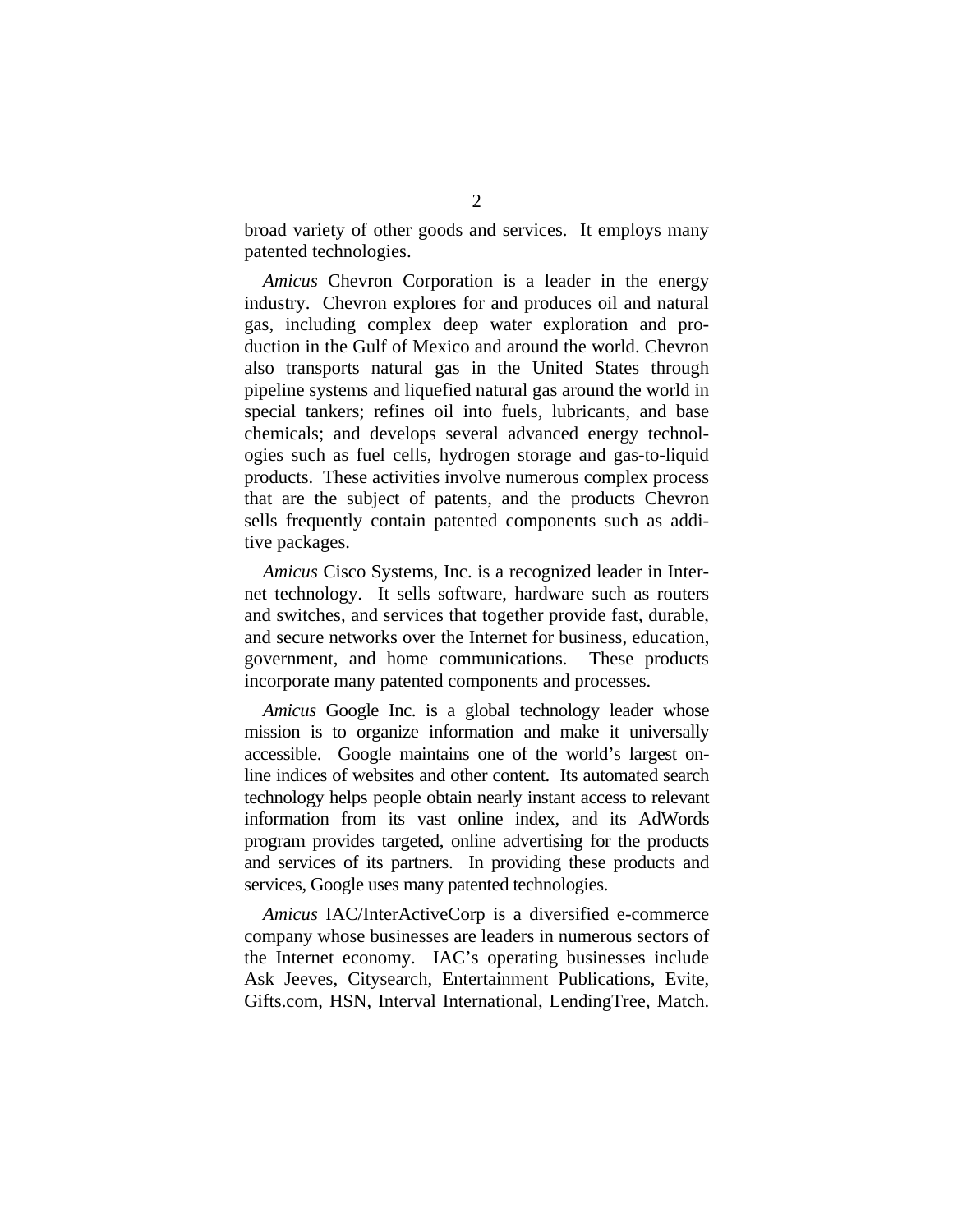com, ServiceMagic, and Ticketmaster. Due to their high visibility, IAC and its businesses receive frequent licensing demands and litigation threats from holders of patents of questionable technological value, most of whom do not practice their patents.

*Amicus* Infineon Technologies AG is a leading innovator in the semiconductor industry with locations throughout the United States, Europe, and Asia. It designs, develops, manufactures, and markets a broad range of semiconductors and complete system solutions for a wide range of industries. Its products, used in virtually every application from cell phones to supercomputers, are integral for wireless and wireline communications, automotive, industrial, computer, and security and chip card markets. Its innovative technologies and products are covered by thousands of patented components and processes.

*Amicus* Shell Oil Company is also a leader in the energy industry. Like Chevron, it engages in exploration, production, refinement, and transportation activities throughout the world. In addition, Shell develops and employs technologies relating to wind energy generation, solar photovoltaic, and other alternative energy sources such as coal gasification, biofuels, geothermal, and hydrogen. These activities frequently involve complex processes that are the subject of numerous patents, and the products it manufacturers and sells frequently contain patented components.

*Amicus* Visa U.S.A., Inc. is part of a worldwide association of more than 21,000 financial institutions offering Visa-brand payment services, including Visa-brand credit cards. These services include an extensive system for approving and processing charges involving millions of merchants and cardholders as well as thousands of banks daily. Multiple components of this system, including a range of business methods and technological features, consist of or contain patented elements.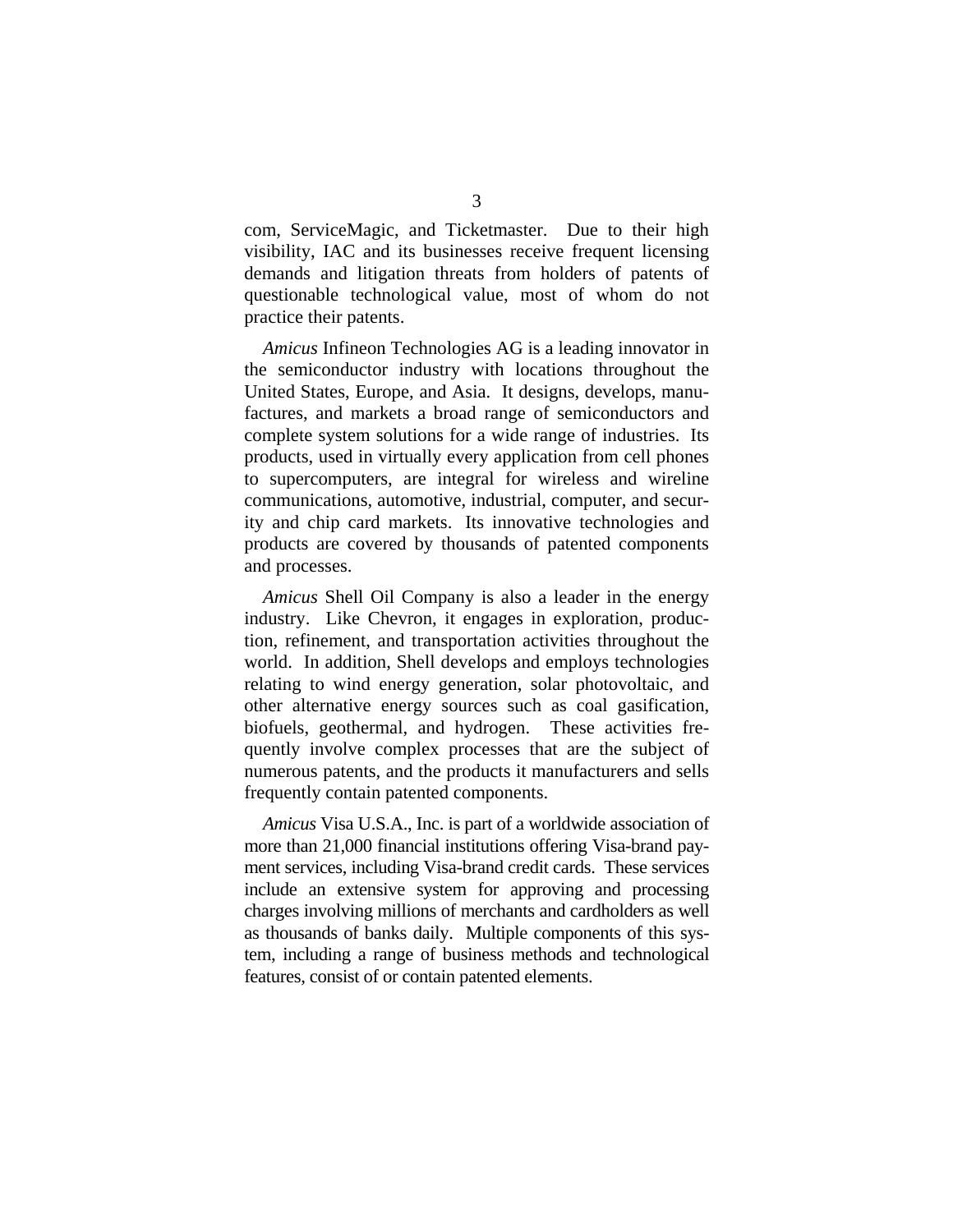#### **SUMMARY OF ARGUMENT**

The Federal Circuit's rule that injunctions should issue virtually automatically in patent infringement actions is wrong as a matter of statutory construction and historic principles of equity. It also has grave practical consequences for the operation of high-technology companies. By effectively eliminating equitable discretion over injunctive relief, the Federal Circuit's rule invites or requires injunctions that impose costs on manufacturers that are wholly unrelated to the value of the patent infringed, and as a result give patentees the leverage to extract vast windfalls. Under such circumstances, injunctions do not serve the goal of the patent system to promote innovation but turn that system on its head.

The automatic injunction rule can lead to grossly inequitable results affecting technology-dependent businesses. First, it can do so when an infringement claim concerns a minor element of a complex good or service. Where a minor but nonetheless infringing component is embedded in a complex process in which a firm has invested significant fixed capital, an injunction can force the manufacturer to shut down or retool the entire process, incurring enormous expense. In such circumstances, the threat of an automatic injunction enables patent litigants to leverage patents that themselves have low value into disproportionately valuable settlements.

Second, the availability of automatic injunctive relief can enable holders of dubious patents to use them to extract lucrative license fees through threats of litigation. Holders of patents having little technical merit may nonetheless assert broad claims that significantly overlap a manufacturer's operations. Because patent infringement is easy to assert, while patent invalidity is difficult to prove, and patent litigation is very expensive, the threat of a virtually automatic injunction can induce a patent defendant to pay high fees for a license even where the patent should be invalidated if protracted litigation were endured.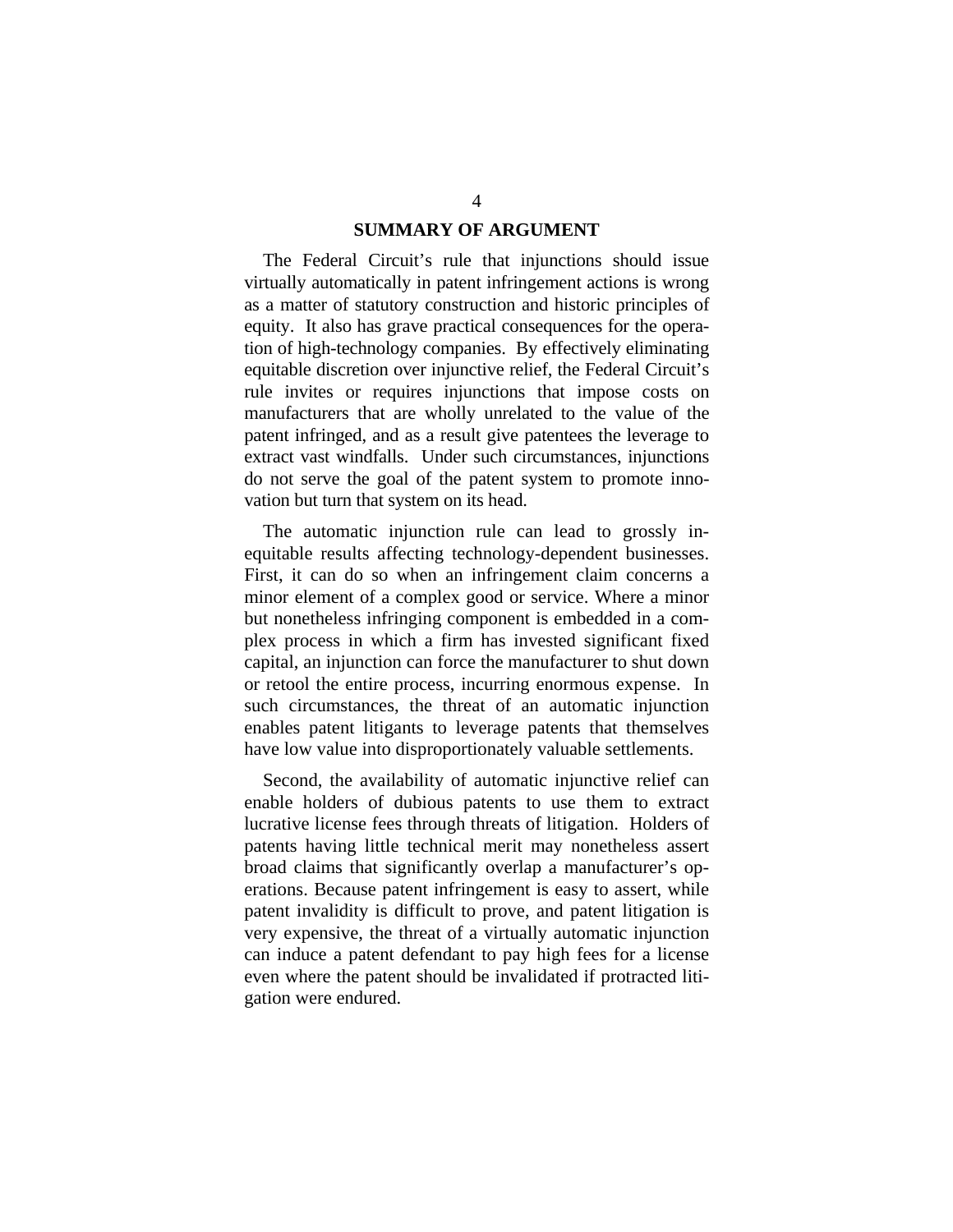Third, both these sorts of windfalls from the automatic injunction rule have encouraged the rise of a new class of professional patent litigants that operate as holding companies for patent portfolios rather than inventors or practitioners. The automatic injunction rule encourages these non-practicing entities to seek disproportionate returns on their patents through litigation or the threat of litigation. Such litigation further burdens a court system already overstretched by the rise in patent litigation.

Finally, automatic patent injunction, can impose significant burdens on consumers and the public interest that are not covered by the Federal Circuit's narrow exception for extraordinary and imminent harm to public health. They include, for example, the loss of access to medically needed procedures or vital communication networks.

The automatic injunction rule not only imposes costs on producers and the public, but also distorts the patent system and undermines the goal of innovation that it is meant to serve. The goal of the patent system is "[t]o promote the Progress of . . . useful Arts." U.S. CONST. art. I, § 8, cl. 8. But the rule encourages opportunistic litigation that diverts resources that could be used to develop innovative new products and processes, and distorts the focus of the research that does take place. The automatic injunction rule also encourages abusive practices at the Patent Office, such that patent applicants spend more time inventing patents than patenting inventions.

These costs to technology producers are unnecessary, as patent law provides patent holders with other powerful remedies. The Federal Circuit's unique rule for patent injunctions therefore should be overturned and patent law should return to the traditional, flexible approach to injunctive relief employed in other areas of federal law. Under traditional balancing of the equities, district courts that are closest to the facts could take into account such factors as the burden that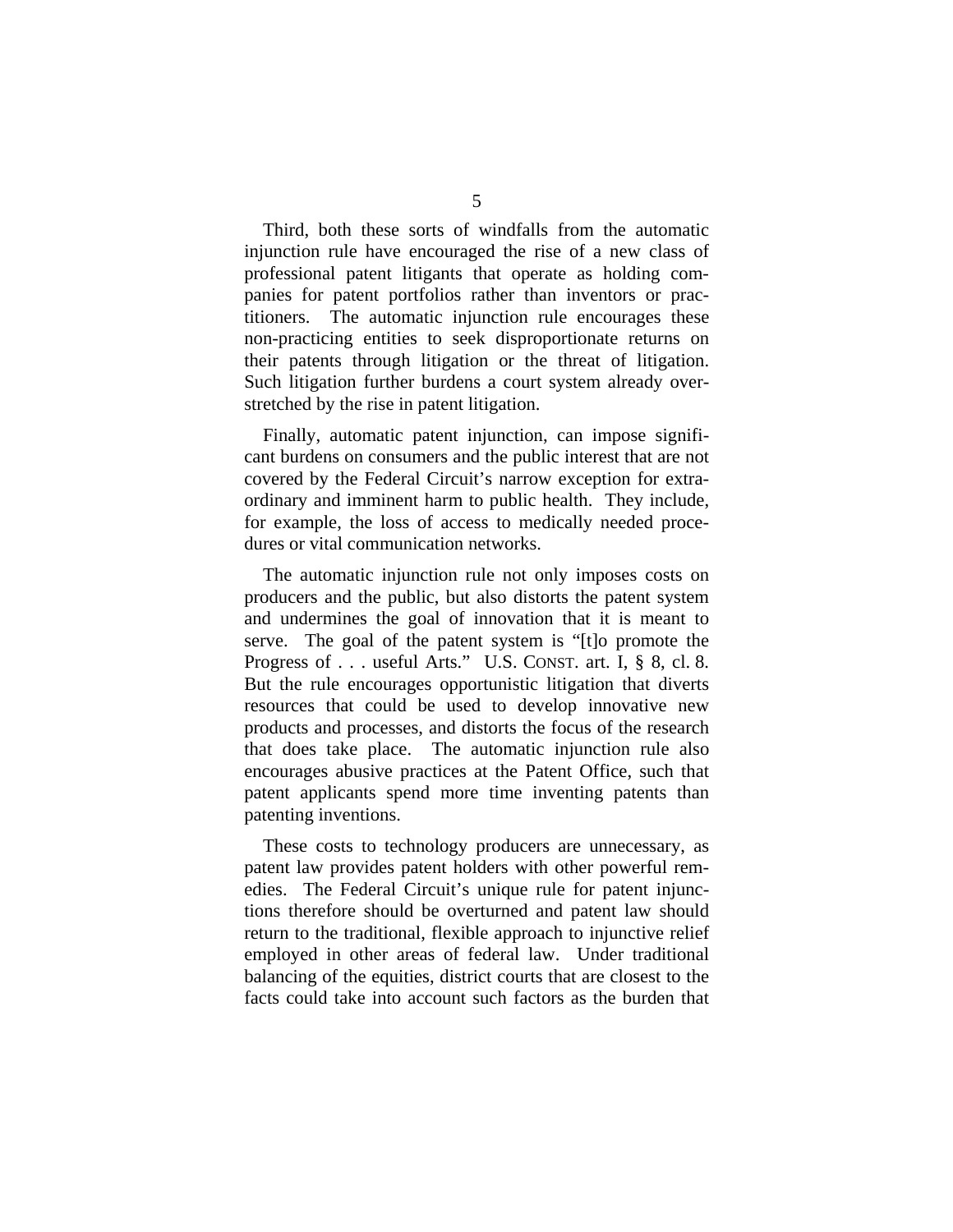an injunction would impose upon a defendant to break up fixed capital investment, the defendant's ignorance of a patent while making such investments, the technical value of the patented product or process, the plaintiff's actual practice or licensing of the patent at issue, and the plaintiff's conduct at the Patent Office and after issuance. Injunctive relief could still issue under such a flexible approach where appropriate on traditional grounds.

#### **ARGUMENT**

In the decision below, the Federal Circuit held that the plaintiff was "entitled," and had a "right," to a permanent injunction, *MercExchange, L.L.C. v. eBay, Inc.*, 401 F.3d 1323, 1339 (Fed. Cir. 2005), even though the district court, which was closest to the facts, had denied such an injunction based upon weighing the equities in the case. The Federal Circuit thus foreclosed, for patent infringement cases, the application of well-established principles of equity over which trial courts have discretion in all other areas of federal law. *See, e.g*., *Weinberger v. Romero-Barcelo*, 456 U.S. 305, 312 (1982) (noting that the propriety of injunctive relief depends upon (i) whether the plaintiff will suffer irreparable injury, (ii) whether the plaintiff has an adequate legal remedy, (iii) whether the injunction serves the public interest, and (iv) whether the balance of hardships tips in favor of the plaintiff). Instead, the Federal Circuit has required that injunctions issue virtually automatically upon a finding of patent infringement.

This unique and inflexible approach conflicts with the plain text of the Patent Act, which provides that district courts "*may*" grant injunctive relief "in accordance with the principles of equity" and "on such terms as they deem reasonable." 35 U.S.C. § 283 (emphasis added). It is also at odds with prior tradition by which the federal courts had interpreted this statutory language to confer the same equitable discretion in patent cases that is enjoyed in other types of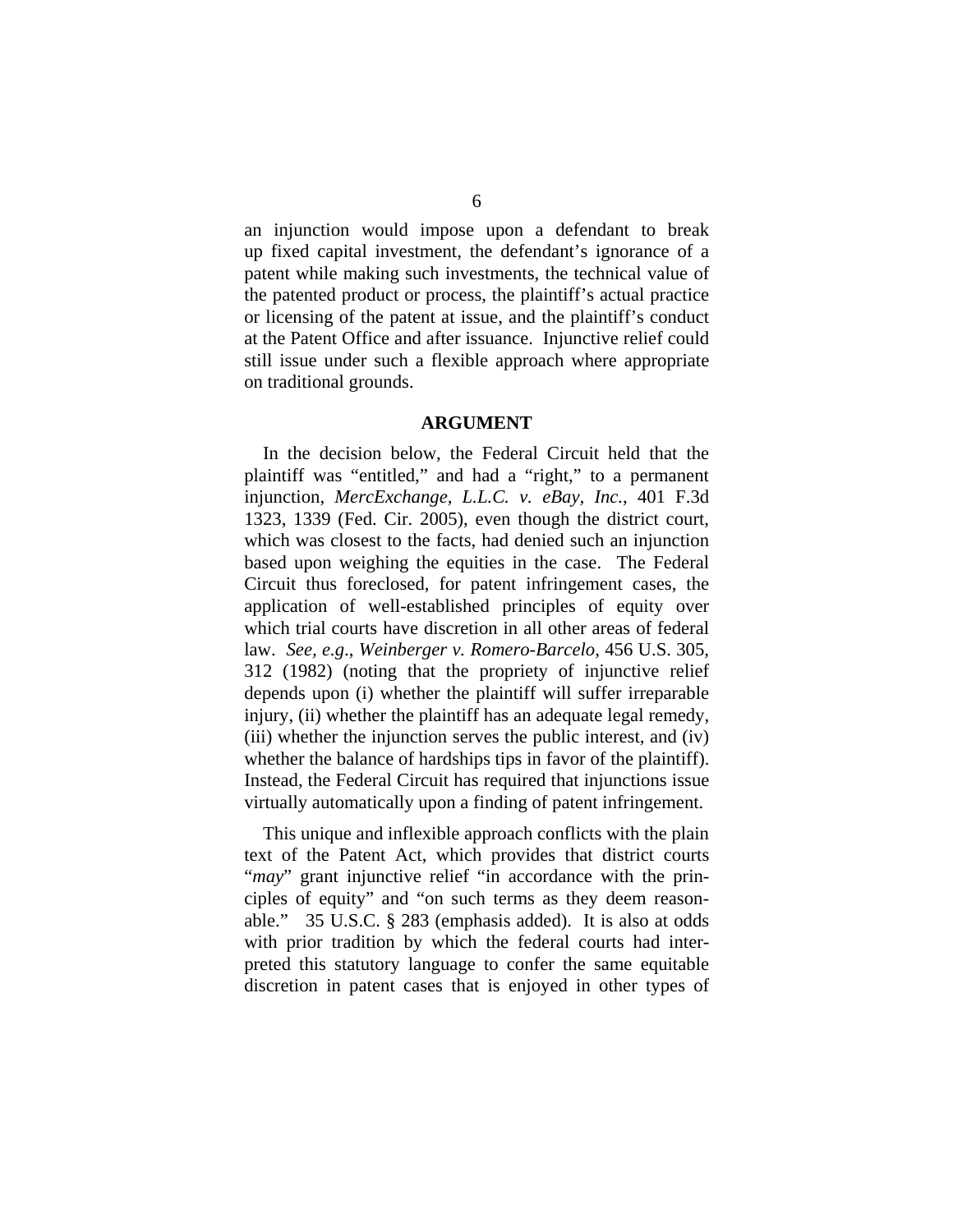cases. *See, e.g.*, *Foster v. Am. Mach. & Foundry Co*., 492 F.2d 1317, 1324 (2d Cir. 1974) ("An injunction to protect a patent against infringement, like any other injunction, is an equitable remedy to be determined by the circumstances. It is not intended as a club to be wielded by a patentee to enhance his negotiating stance." (citation omitted)).<sup>[2](#page-14-0)</sup> Nothing in the purposes or practical realities of patent law requires the Federal Circuit's rigid rule.

### **I. THE AUTOMATIC INJUNCTION RULE GRANTS PATENT HOLDERS LEVERAGE TO EXTRACT UNJUST WINDFALLS**

Patent injunctions are potent remedies. They can force a defendant to shut down a production line or withdraw a product from the market altogether, with potentially grave results. *See* ADAM B. JAFFE & JOSH LERNER, INNOVATION AND ITS DISCONTENTS 113-14 (2004) (noting that one patent injunction cost Kodak \$200 million in losses and 4,500 lost jobs). A firm that tries to design around an injunction and fails will find itself in contempt proceedings. The threat of such an automatic remedy can become a powerful club in the hands of some patent litigants, enabling them to extract license fees disproportionate to the value of the patent, and to impose significant additional social costs.

<span id="page-14-0"></span><sup>&</sup>lt;sup>2</sup> Although the Federal Circuit initially appeared to recognize the district courts' statutory and traditional discretion in patent infringement actions, *see Roche Prods., Inc. v*. *Bolar Pharm. Co.*, 733 F.2d 858, 865 (Fed. Cir. 1984), *superseded on other grounds by statute*, 35 U.S.C. § 271(e), *as recognized in W.L. Gore & Assocs. v. C.R. Bard, Inc.*, 977 F.2d 558, 560 (Fed. Cir. 1992), that court has since granted permanent injunctions increasingly reflexively, even though it inconsistently still balances the equities for preliminary injunctions. *See* HERBERT F. SCHWARTZ, PATENT LAW AND PRACTICE 193-97 (4th ed. 2003).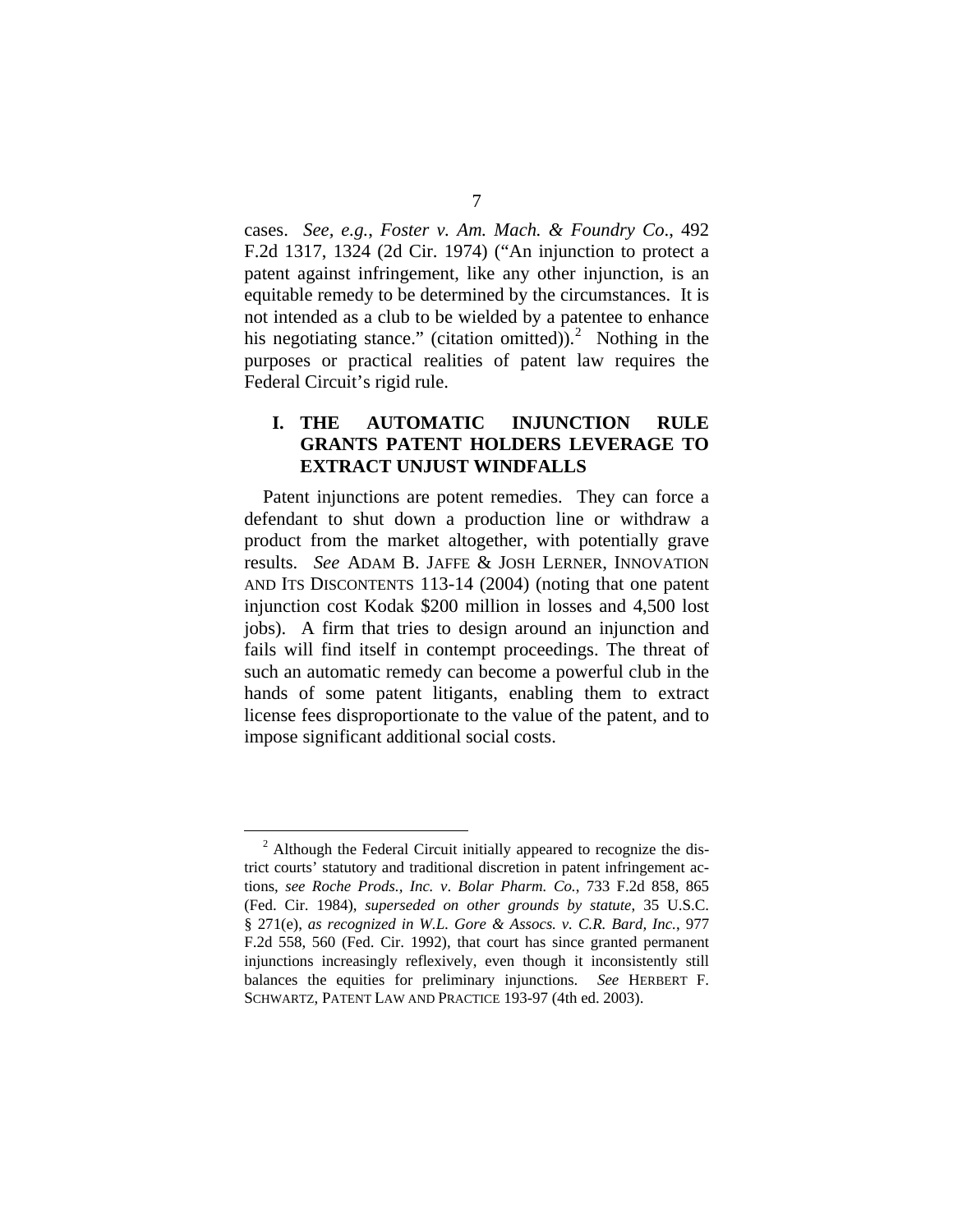### **A. The Automatic Injunction Rule Allows Patent Litigants To Extract Disproportionately Valuable Settlements In Cases Involving Complex Products And Services**

The Federal Circuit's automatic injunction rule provides no exception for injunctions that would effectively prevent the use of an entire complex product line or service when the patent in question covers only a minor element of that product or service. In such cases, the decision below compels courts to issue grossly inequitable injunctions that allow patent litigants to leverage narrow patents into returns far exceeding their intrinsic value.

Today's complex goods and services contain numerous hardware and software components. Some of these components are central to those products, while others serve only minor functions that could be served by other products or processes. As patents increase exponentially in number, many of the components needed to produce a single product—even minor components—are potentially subject to patent infringe-ment claims.<sup>[3](#page-15-0)</sup> "In some industries, such as computer hardware and software, firms can require access to dozens, hundreds, or even thousands of patents to produce just one commercial product." FEDERAL TRADE COMMISSION, TO PROMOTE INNO-VATION: THE PROPER BALANCE OF COMPETITION AND PATENT LAW AND POLICY 6 (2003) ("FTC REPORT"), http://www.ftc. gov/os/2003/10/innovationrpt.pdf. In nearly all industries and especially in the high technology field, a manufacturer thus must navigate through an ever denser "thicket" of patents to

<span id="page-15-0"></span><sup>&</sup>lt;sup>3</sup> In the last two decades, the number of patent applications filed with the United States Patent and Trademark Office ("USPTO") has more than tripled, from 125,931 to 409,532, and the number of patents issued has doubled, from 77,400 to 157,900. *See* USPTO, PERFORMANCE AND ACCOUNTABILITY REPORT, FISCAL YEAR 2005, at Table 2 (2005), http:// www.uspto.gov/web/offices/com/annual/2005/060402\_table2.html.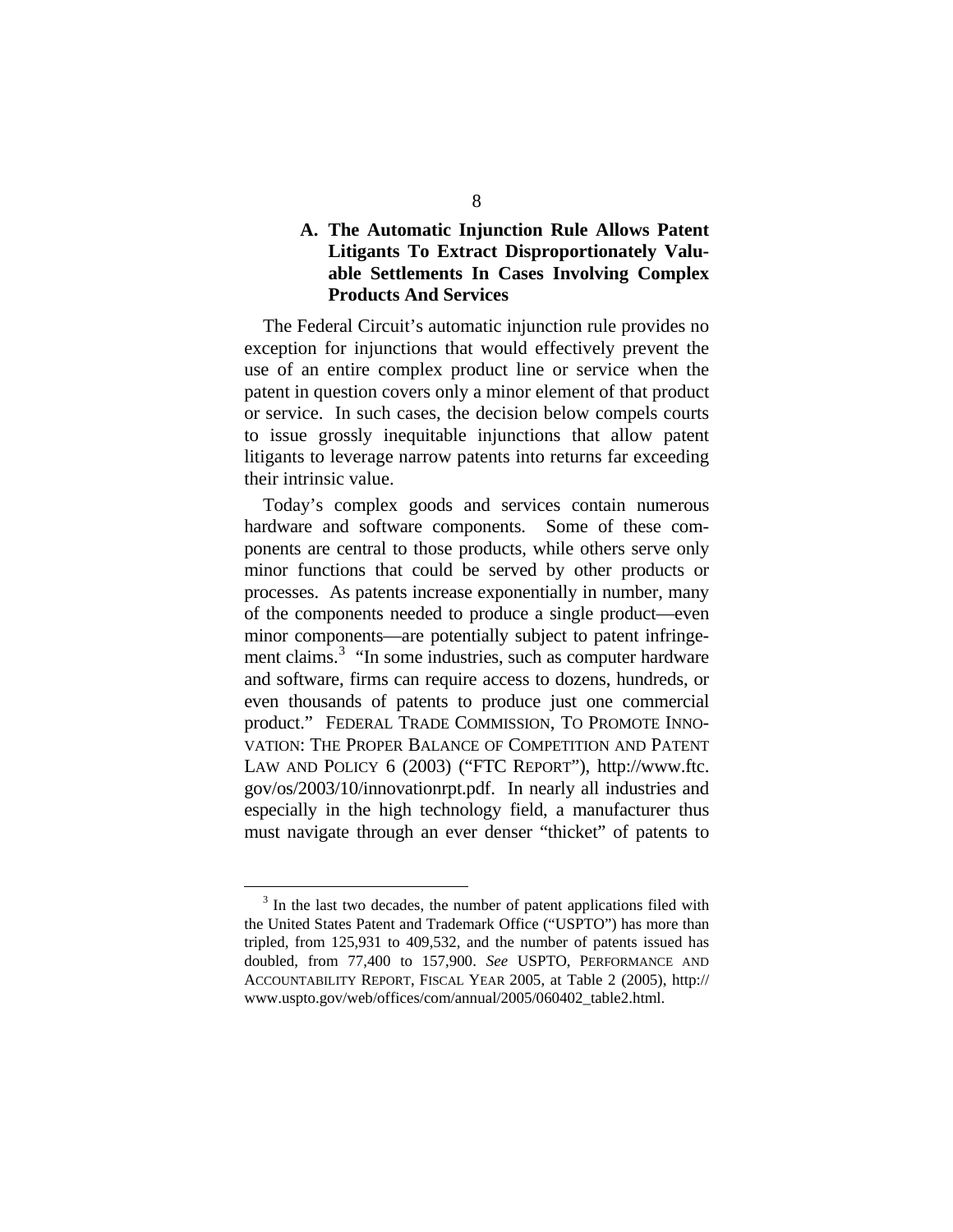ensure that the many components it employs to make a single product are noninfringing.[4](#page-16-0)

If a manufacturer is aware of such a patent in advance, it can often avoid any infringement claim by negotiating a reasonable license, designing around the patent, or replacing it using a noninfringing alternative. For this reason, patents covering minor elements of a product or service often have little or no value in themselves. *See, e.g.*, WILLIAM M. LANDES & RICHARD A. POSNER, THE ECONOMIC STRUCTURE OF INTELLECTUAL PROPERTY LAW 320 n.52 (2003) (noting that over 95% of patents are unlicensed and 97% generate no royalties).

But the sheer number of patents and complexity of manufacturing processes often prevent such advance knowledge of potential patent infringement by a minor component. Technology producers invest enormous fixed capital in complex manufacturing processes and software programs. Even where it would have been relatively easy to design around a patented element in advance, doing so once huge fixed costs have been incurred is not. To the contrary, it can be enormously expensive to incorporate a new noninfringing minor element into a larger manufacturing process or software program.<sup>[5](#page-16-1)</sup>

Most manufacturing processes now use process-control systems based on information technology. These systems contain small controllers and other components that are

<span id="page-16-0"></span> <sup>4</sup> Carl Shapiro, *Navigating the Patent Thicket: Cross Licenses, Patent Pools, and Standard-Setting*, *in* 1 INNOVATION POLICY AND THE ECON-OMY 119, 119-22 (Adam Jaffe *et al.* eds., 2001). *See also* FTC REPORT at 31 (noting that the "growth of the knowledge-based economy presents several challenges to the patent system . . . [including] the sheer number of patents sought and received").

<span id="page-16-1"></span><sup>5</sup>  *See, e.g.*, Rosemarie Ziedonis, *Patent Litigation in the U.S. Semiconductor Industry in*, PATENTS IN THE KNOWLEDGE-BASED ECONOMY 191 (Wesley M. Cohen & Stephen A. Merrill eds., 2004) (noting that a facility for producing computer chips can cost more than \$1 billion).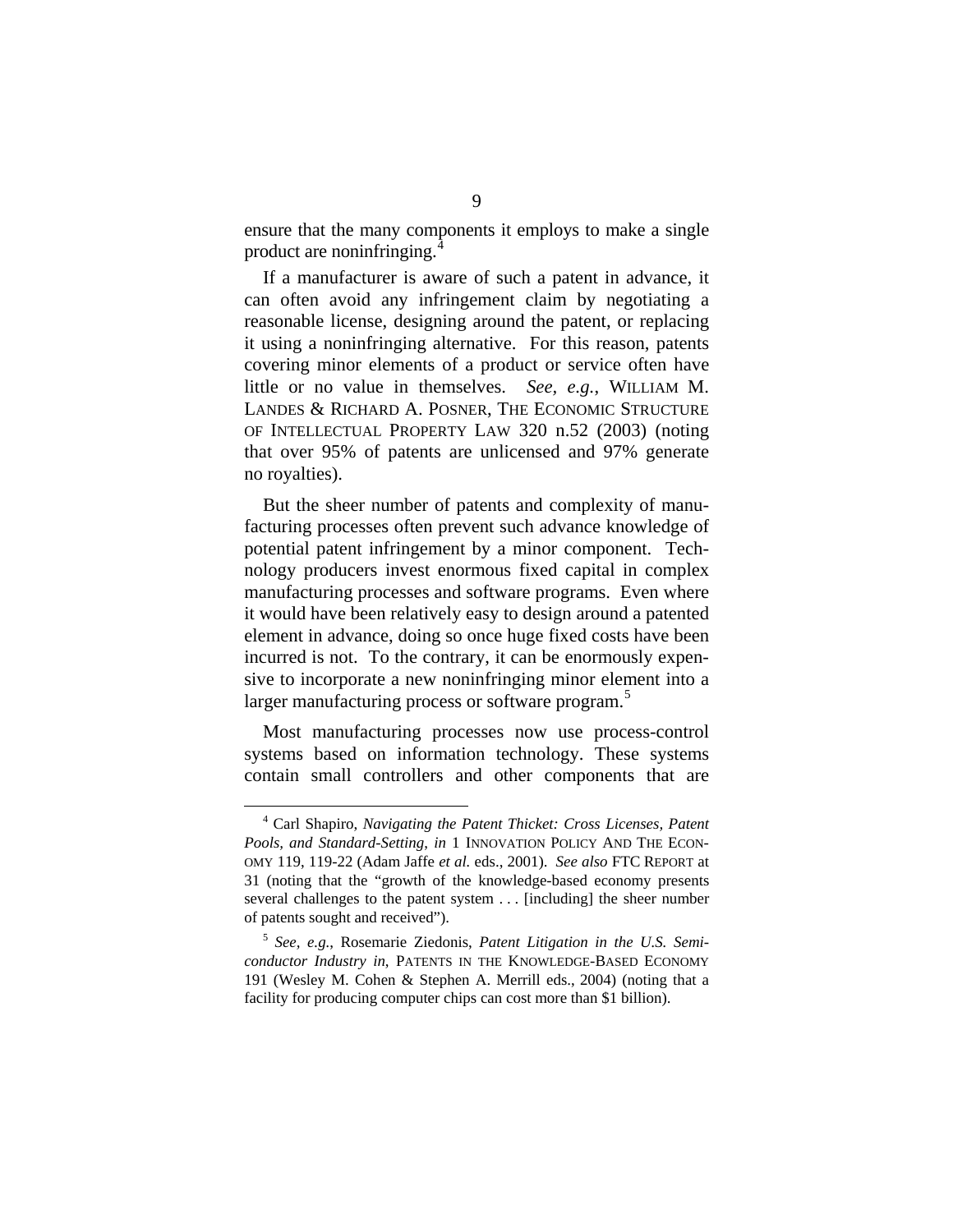manufactured for incorporation into larger process-control systems. While such components have relatively little market value, the systems into which they are integrated are so intertwined with manufacturing processes that their removal can shut down the entire manufacturing process.

Even if a new minor component can be integrated into a complex product or service, launching and testing it can be very expensive. For example, a change in semiconductor manufacturing equipment, even if small, might require requalification of the equipment by most or all of the customers using that equipment, which can take months of work by each customer to make sure the change does not affect the quality of the customer's final product. Many other manufacturers, particularly regulated manufacturers like medical device companies, face similar difficulties.

Similarly, a new software subroutine cannot simply be substituted for an older infringing one. The different subroutines in large software programs frequently have unexpected interactions with each other, and it is therefore necessary to spend considerable time "debugging" software programs before releasing them to the public. $\delta$  And because software is frequently distributed to many client applications, changing it is more challenging than swapping one hardware module for another.

The delay associated with incorporating a new element into an existing product can also be costly. During the time it takes to install new equipment on a production line or debug new software, a manufacturer might lose significant sales to its competitors. It might also be forced to recall and replace

<span id="page-17-0"></span> <sup>6</sup> *See, e.g.*, James Bessen, *Open Source Software: Free Provision of Complex Public Goods*, RESEARCH ON INNOVATION, at 5 (2005), http:// www.researchoninnovation.org/opensrc.pdf (noting that most of the cost of software "arises from testing, debugging and consumer maintenance (that is, fixing bugs or providing work-arounds after product release)").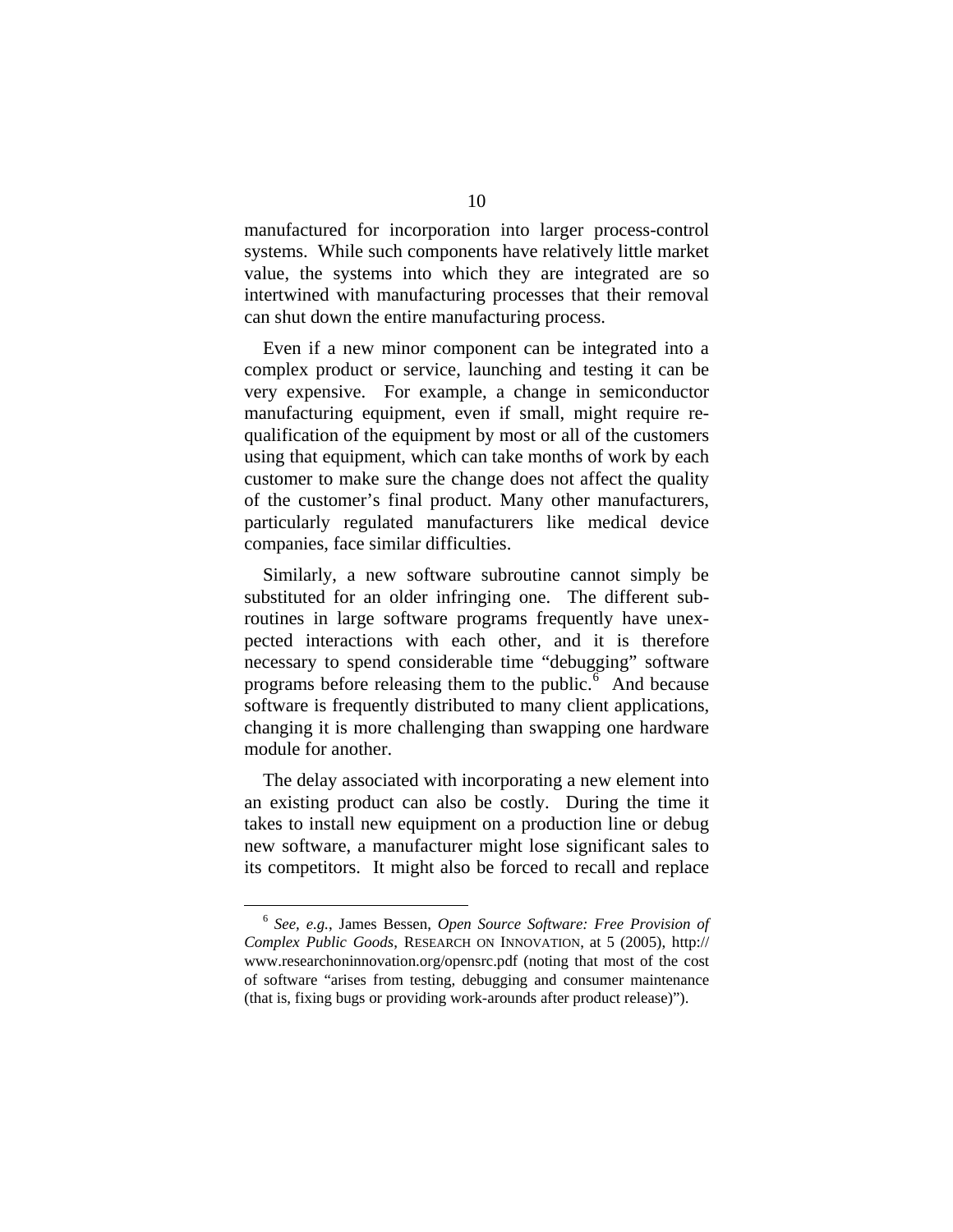products used by its consumers, incurring additional costs to its reputation and good will if customers blame the disruption on the manufacturer. *See* Samson Vermont, *The Economics of Patent Litigation*, *in* FROM IDEAS TO ASSETS: INVEST-ING WISELY IN INTELLECTUAL PROPERTY 350 (B. Berman ed., 2002).

Given the practical realities of today's technology-dependent operations, it is easy to see why the automatic injunction rule enables patent litigants to hold up technology companies in infringement cases for settlements far exceeding the intrinsic value of a patent. An injunction against use of a minor patented feature embedded in a complex manufacturing process or software program not only will stop use of that element, but also will trigger the heavy additional costs of retooling, retesting and delay described above. For most companies that have invested fixed capital in design, development or manufacturing, the risk of an injunction against even a minor component of its production is "unacceptable." Steven Z. Szczepanski, *Licensing or Settlement: Deferring the Fight to Another Day*, 15 AIPLA Q. J. 298, 301 (1987).

For example, a patent holding company that does not make a product obtained a recent injunction against Research In Motion, Ltd., the maker of the popular wireless BlackBerry product and services. *NTP, Inc. v. Research In Motion, Ltd*., 418 F.3d 1282, 1287 (Fed. Cir. 2005), *cert. denied* 74 USLW 3371 (U.S. Jan. 23 2006) (No. 05-763). Although the injunction shutting down RIM's BlackBerry service was stayed pending appeal, the Federal Circuit ultimately upheld the district court's ruling. *Id.* In December 2005, RIM faced the prospect of a shutdown of its network and services as a result of the injunction. Ian Austen, *Bye Bye BlackBerry? A Patent Dispute Threatens To Cut Executives Off*, N.Y. TIMES, Dec. 3, 2005, at C1. While in theory RIM might have designed around the infringed patent claims, in practice RIM was unable to do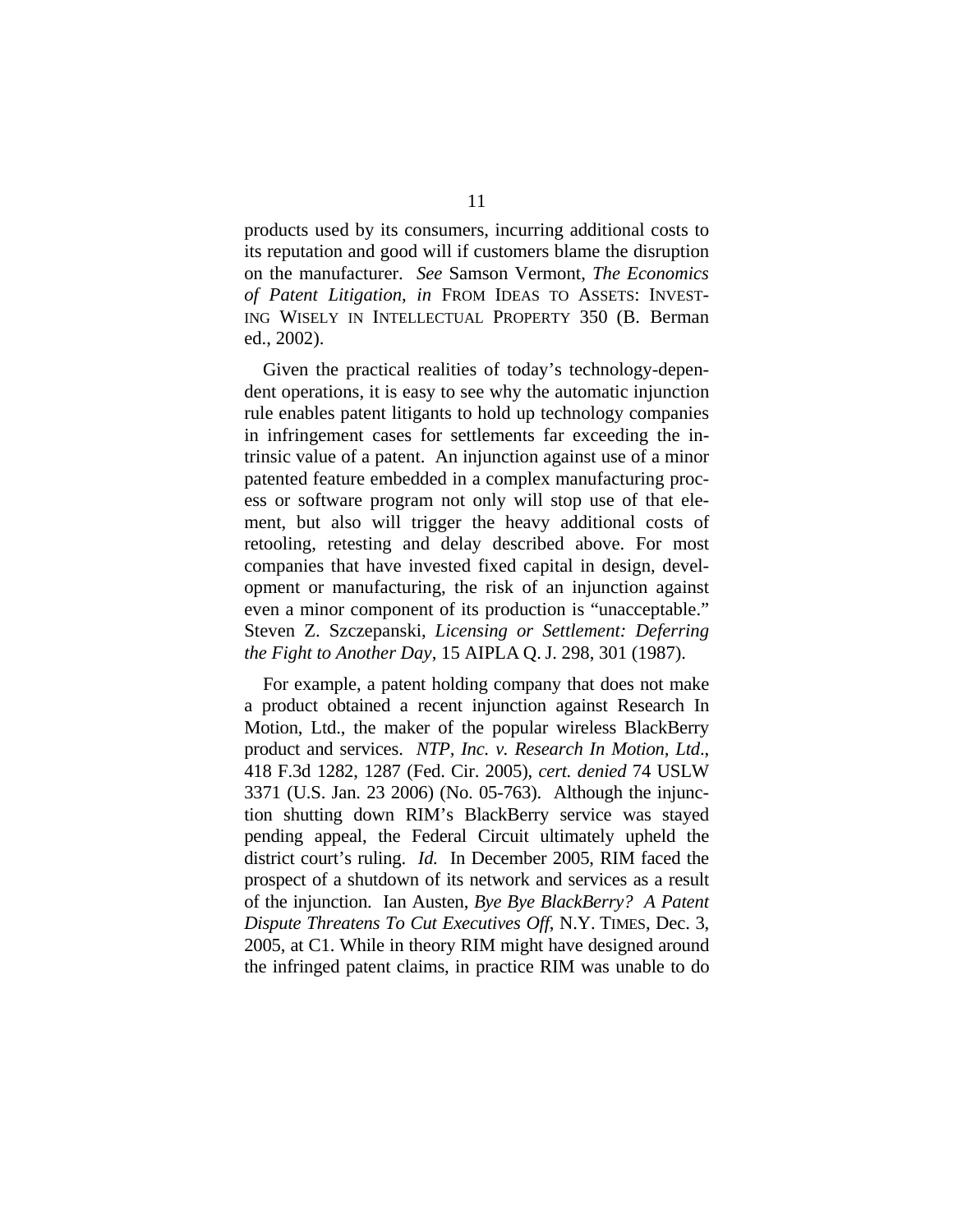so because of the risk and expense of altering an an aspect of a complex network. *Id.* 

To avoid the issuance of such an injunction, a rational manufacturer might well settle with the patent holder, taking a license for a fee that is less than the cost imposed by the injunction but more than the fair value of the patent.<sup> $\dot{\ }$ </sup>

### **B. The Automatic Injunction Rule Enables Patent Holders To Reap Lucrative License Fees From Patents Of Dubious Technical Merit**

Automatic injunctions increase the leverage patent holders can exert not only where narrow patents are asserted against elements of complex products, but also in cases of broad, vague patents of dubious technical merit. Patent law seeks to "stimulate the efforts of genius" by "holding out a reasonable reward to inventors, and giving them an exclusive right to their inventions for a limited period." *Pennock v. Dialogue*, 27 U.S. 1, 19 (1829) (Story, J.). To encourage inventors to incur "enormous costs in terms of time, research, and development," *Kewanee Oil Co. v. Bicron Corp.*, 416 U.S. 470 (1974), they "must expect that once commercialization occurs, product prices can be held above postinvention production and marketing costs" long enough for them to recoup the costs of their the front-end investments. F.M. SCHERER & DAVID ROSS, INDUSTRIAL MARKET STRUCTURE AND ECO-NOMIC PERFORMANCE 622 (3d ed. 1990).

These policies are not served by technically questionable patents that teach little to those skilled in the art. But the automatic injunction rule creates opportunities for even scientifically marginal patents to receive supra competitive returns. When such patents are asserted against capital-

<span id="page-19-0"></span> <sup>7</sup> *See, e.g.*, Michael J. Meurer, *Controlling Opportunistic and Anti-Competitive Intellectual Property Litigation*, 44 B.C. L. REV. 509, 512-20 (2003); JAFFE & LERNER, *supra*, at 111; Ziedonis, *supra*, at 191.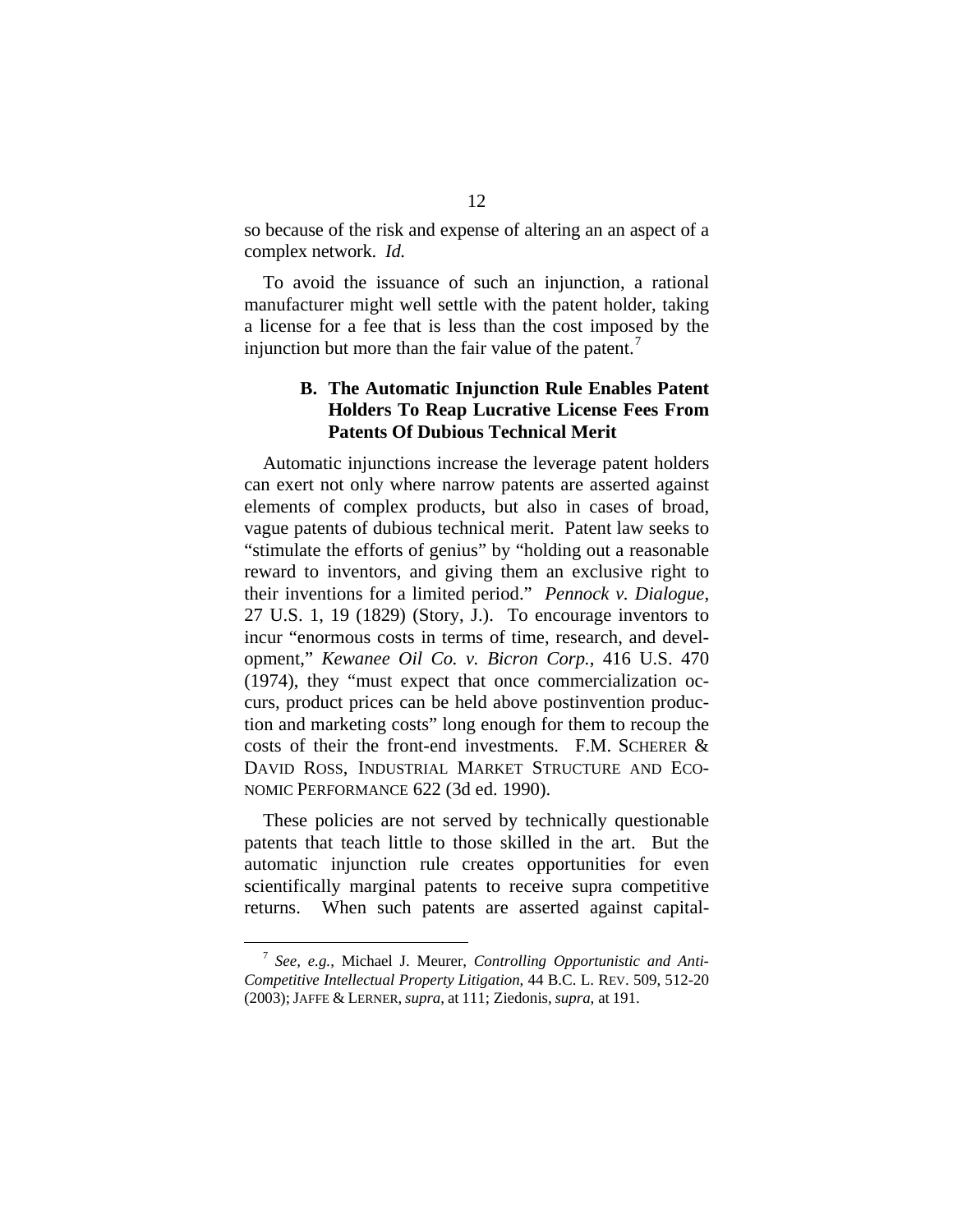intensive technology-dependent industries and backed by the threat of an automatic injunction, they take on economic value out of proportion to their technical merit. "Considering that a bad patent verdict could cripple or destroy a company, many target companies make the difficult but practical decision to take a license, even when the asserted patent is suspect." Jeremiah Chan & Matthew Fawcett, *Footsteps of the Patent Troll*, 10 INTELL. PROP. L. BULL. 1, 4 (2005).

The classic practitioner of such sharp dealing with dubious patents was the late Jerome Lemelson, a prolific procurer of patents and frequent patent litigant. By 2004, Lemelson's foundation was the owner of approximately 185 unexpired patents and many pending patent applications. *See Symbol Techs., Inc. v. Lemelson Med., Educ. & Research Found., L.P.*, 422 F.3d 1378, 1380 (Fed. Cir. 2005). Lemelson alleged that some of those patents covered the use of bar codes on commercial products. Rather than suing companies that market and manufacture bar-code readers, Lemelson sued companies that simply used these machines, typically settling for an amount just under the expected cost of litigation. *See* Nicholas Varchaver, *The Patent King*, FORTUNE, May 14, 2001, at 214-16. In this way, he earned hundreds of millions of dollars in licensing fees. *See id*.; *see also* Stewart Yerton, *The Sky's the Limit*, THE AMERICAN LAWYER, May 1993, at 64.

The Lemelson bar code patents arose from applications filed in 1954 and 1956. *Symbol*, 422 F.3d at 1380. Thus, Lemelson asserted in the marketplace a patent monopoly *fifty years* after the alleged inventions. Eventually, the manufacturers of bar code scanners filed a declaratory judgment action and forced a trial to determine validity, resulting in a decision that the patents were invalid, not infringed and unenforceable. *See Symbol Techs., Inc. v. Lemelson Med., Educ., & Research Found., L.P.*, 301 F. Supp. 2d 1147 (D. Nev. 2004), *aff'd*, 422 F.3d 1378 (Fed. Cir. 2005). With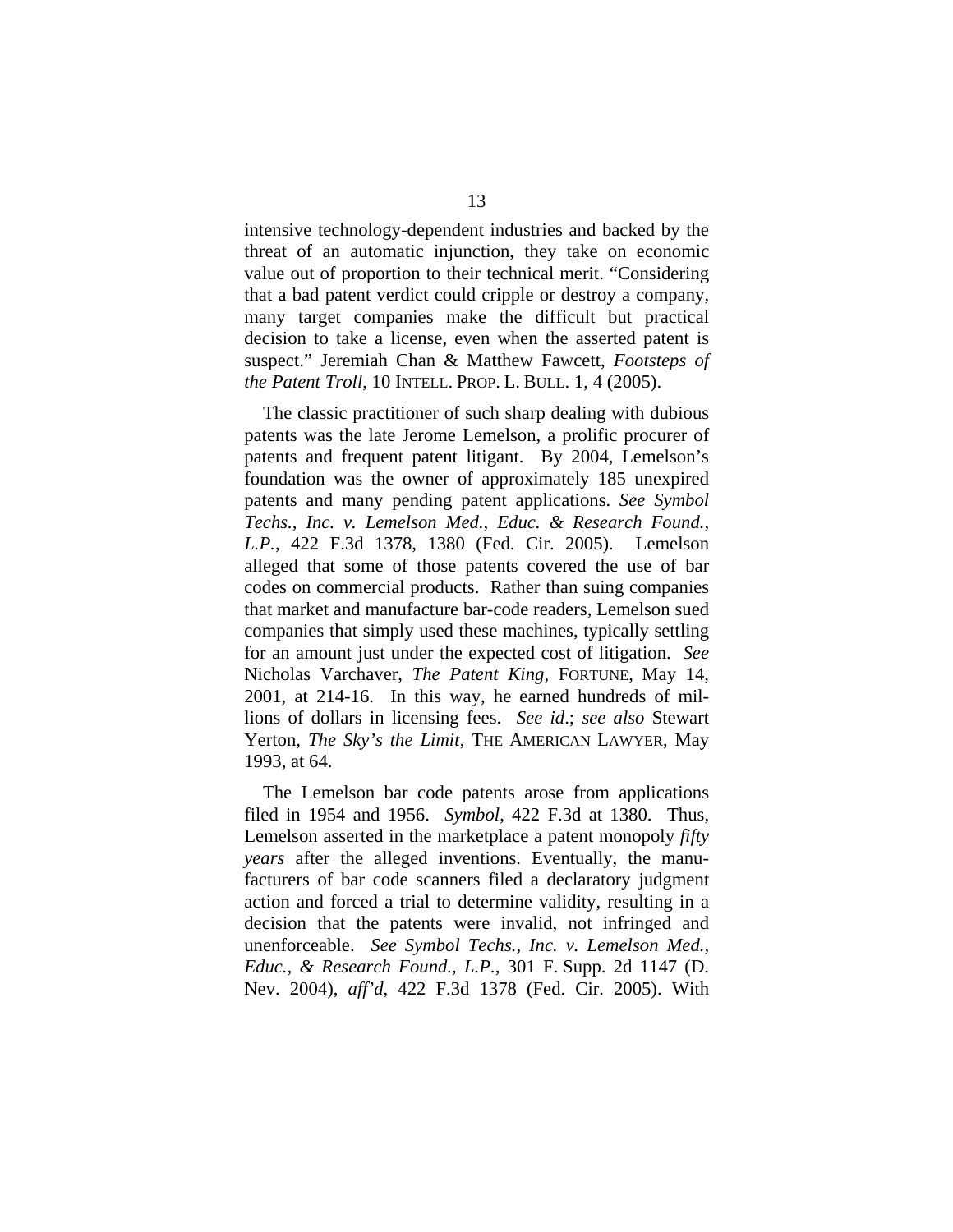respect to validity, the trial court found that the patent claims were not enabled because the technical disclosure in the Lemelson patents did not teach one of ordinary skill in the art how to build and use a bar code scanning system. *Id.* at 1165-66. But for years before this trial, aided by the leverage of the automatic injunction rule, Lemelson was able to reap hundreds of millions of dollars in royalties.

The leverage exercised by Lemelson reflects unique structural aspects of the patent process that drive up the actual and threatened cost of patent injunctions. Unlike traditional property rights, patent rights are defined by the patentee. Real property consists of a plot of land with fixed metes and bounds defined by deed. The value of personal property is determined by how much a buyer is willing to pay in the market for a physically definite object. Copyright attaches once original content is fixed in tangible form; copyright law protects but does not define that content. *See* 17 U.S.C § 102.

In contrast, patentees themselves, together with the examiners in the Patent and Trademark Office, define the scope of the property protected by patent law. Patent coverage is defined by the "claims" set forth by the patentee. 35 U.S.C. § 112. Each patent contains many claims of varying scope. *See* ROBERT C. FABER, LANDIS ON MECHANICS OF PATENT CLAIM DRAFTING 191-93 (1990). Each claim is a separate invention, and each claim is considered independently valid. 35 U.S.C. § 282. Patent applicants have strong incentives to draft claims broadly.<sup>[8](#page-21-0)</sup>

Not only do patent applicants create the scope of their own property, but they do so *ex parte* at the Patent Office. *See*  Schwartz, *supra*, at 30. This means that those who may be affected by the scope of the patent right—the public and

<span id="page-21-0"></span><sup>&</sup>lt;sup>8</sup> Indeed, patent attorneys have a professional responsibility to seek the broadest possible claims for their clients. *See Solomon v. Kimberly-Clark Corp*., 216 F.3d 1372, 1382 (Fed. Cir. 2000).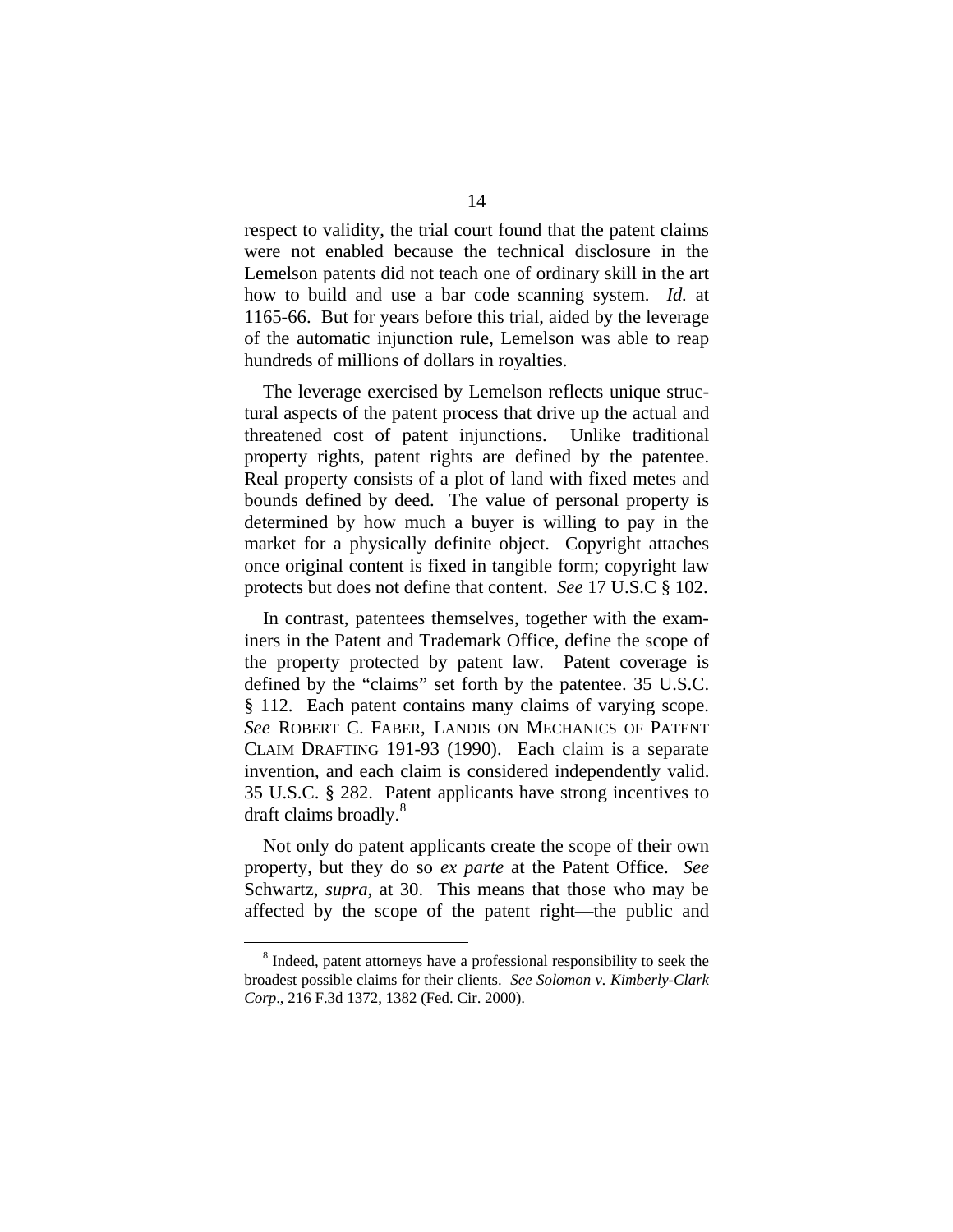potential infringers—have little or no say about the rights being granted until the patent issues. *Id*.; *see also* Chan & Fawcett, *supra*, at 10 (noting that third-party reexamination procedures are generally ineffective).There is no need to actually build a working model or do any technical work to apply for a patent. The applicant need only convince the Patent Office that the technical disclosure would teach those of skill in the art to build the claimed invention. The exponential increase in patent applications often causes overworked patent examiners to rely on patentees to explain technologies. And unlike in trademark law, the patentee has no later obligation to convince the Patent Office that it engages in continued use.

Once a patent issues, it is presumed to be valid. 35 U.S.C. § 282. This presumption has important practical consequences. While infringement is easy to assert, invalidity is difficult to prove. Accused infringers must overcome the high evidentiary burden of proving "clear and convincing" evidence that a patent is invalid. *Oakley, Inc. v. Sunglass Hut Int'l*, 316 F.3d 1331, 1339 (Fed. Cir. 2003). In addition, patent infringement and validity both raise fact questions for the jury, usually involving expert testimony. As a result, dismissal on the pleadings is not available, and summary judgment motions can usually only occur after fact and expert discovery have closed and the trial judge has conducted a *Markman* hearing to construe the claims—subject to *de novo* review by the Federal Circuit.

In light of the complexity of claim construction, the heavy reliance upon expert testimony, the difficulty juries have assessing evidence of infringement, and *de novo* appellate review of claim construction, patent defendants can rarely be entirely sure of victory, irrespective of the strength of an invalidity defense. Patent litigation is also extremely expensive. The "industry rule of thumb" is that "any patent infringement lawsuit will easily cost \$1.5 million in legal fees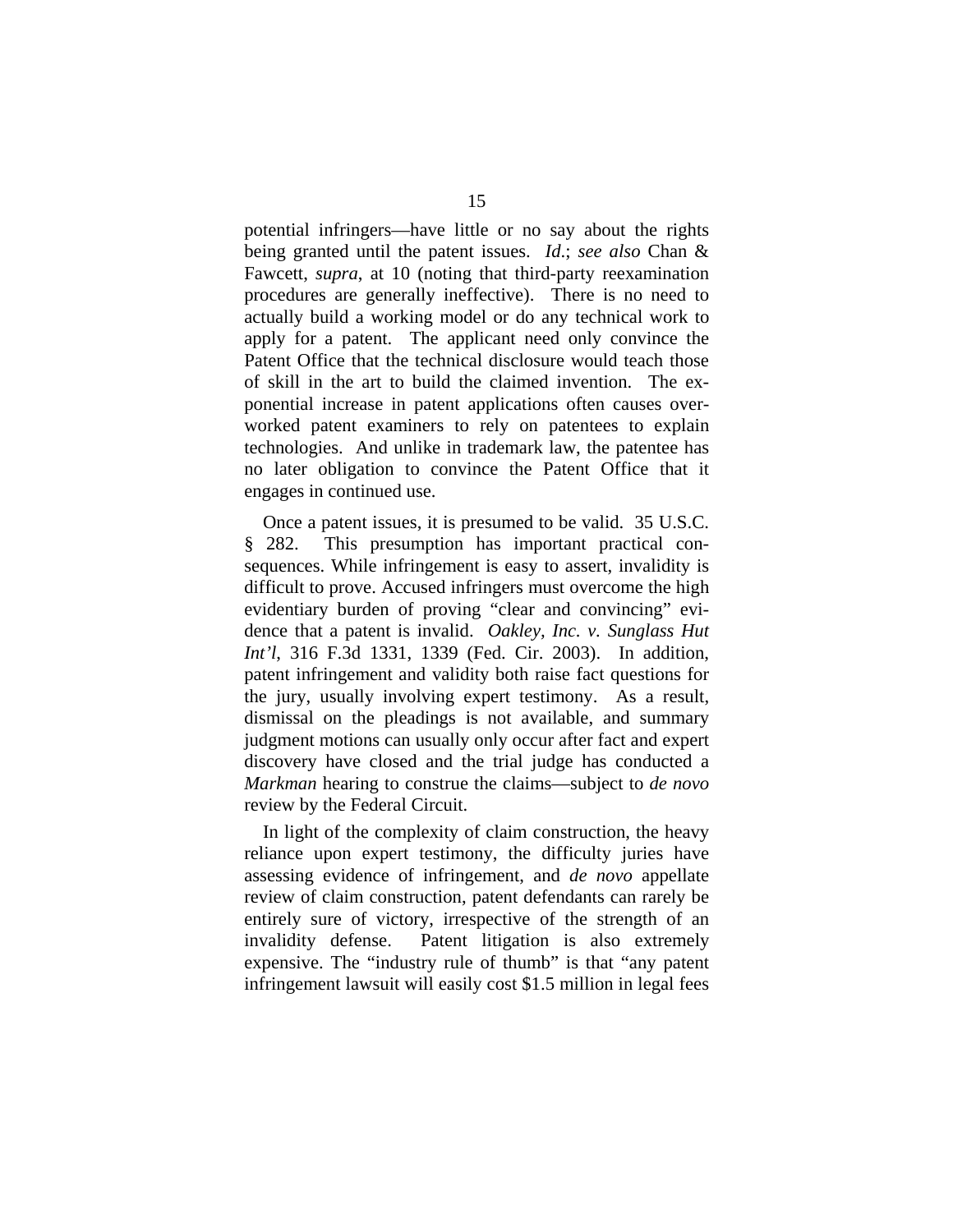alone to defend," and for patent suits involving damage claims of more than \$25 million, expenses can increase to \$4 million per side.<sup>[9](#page-23-0)</sup>

In addition to all these reasons not to challenge the validity of dubious patents, a successful validity defense gives a free ride to a defendant's competitors. Under *Blonder-Tongue Laboratories, Inc. v. University of Illinois Foundation*, 402 U.S. 313 (1971), if a patent is found invalid in an earlier lawsuit, an alleged infringer can rely on this judgment for issue preclusion in a later suit. Thus, any patent defendant has reduced incentive to fight for a judgment of patent invalidity, because a favorable ruling would benefit the defendant's competitors at no cost to them. *See* Joseph Scott Miller, *Building A Better Bounty: Litigation-Stage Rewards For Defeating Patents*, 19 BERKELEY TECH. L. J. 667, 668- 69 (2004).

The automatic injunction rule compounds the risk of losing an infringement case under these conditions of high litigation cost, outcome uncertainty, and structural asymmetries that favor the patent holder and discourage the litigation of patent validity. It thus allows even broad, vague patents of dubious technical merit to be used as leverage to extract lucrative license fees.<sup>[10](#page-23-1)</sup>

<span id="page-23-0"></span> <sup>9</sup> WENDY H. SCHACHT & JOHN R. THOMAS, PATENT REFORM: INNO-VATION ISSUES 7 (2005) (internal citations omitted); *see also* JAFFE & LERNER, *supra*, at 14 (noting the indirect costs of patent litigation).

<span id="page-23-1"></span> $10$  Other examples of broad, vague patents that can benefit disproportionately from the automatic injunction rule are those related to industry standards. In many technology fields such as networking, telecommunications and computer manufacturing, various components and equipment must be able to interconnect with each other and have compatible software. The Internet depends upon such interoperability. Accordingly, the public good is well served by organizations through which technology producers cooperate to set interoperability standards. Patent holders, however, can craft patent claims that specifically cover such standards.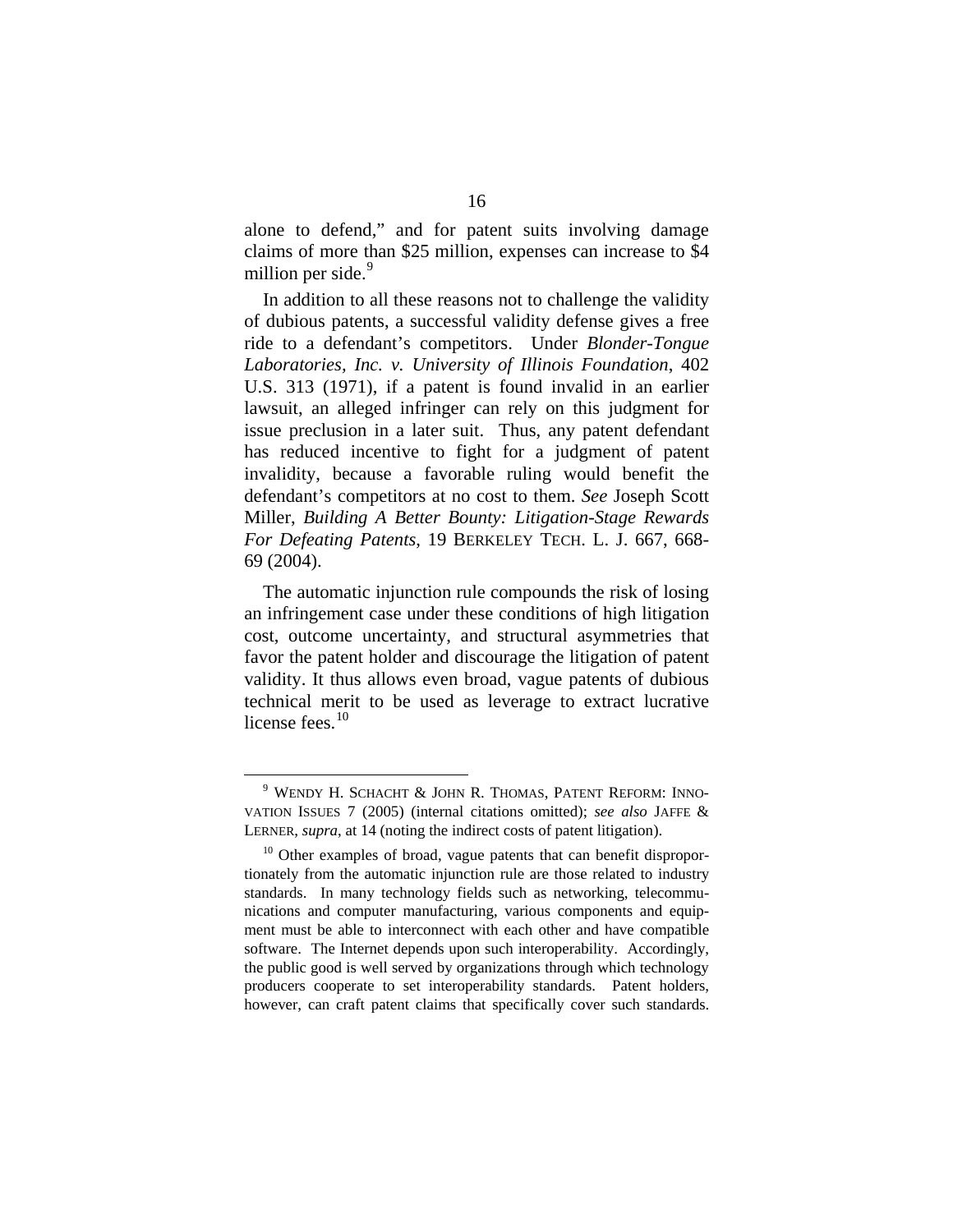### **C. The Automatic Injunction Rule Encourages The Rise Of Non-Practicing Patent Litigants**

Well aware of the above dynamics, a new class of professional patent litigants has appeared in recent years. *See*  SCHACHT & THOMAS, *supra*, at 9 & n.12 (noting that such entities are often called "patent trolls"). These litigants do not practice their patents, seek to develop new products based on their patents, or enter into licenses with companies that want to develop the innovations covered by those patents. Instead, they seek out companies that have independently developed similar innovations and then either sue them or extort licenses out of them based upon the threat of suit.

Some such repeat patent litigants focus upon buying dormant, unexploited patents.<sup>[11](#page-24-0)</sup> For example, the Acacia Technologies Group, which controls more than 140 patents, describes itself as a company that "develops, acquires, and licenses patented technologies"; it employs more lawyers and accountants than engineers, and its engineers reportedly

<u>.</u>

Once a particular industry has agreed to adopt the standard, the capital invested is significant, and the threat of injunction, immense. Many standards organizations therefore condition membership on agreeing to disclose pending patent applications and license intellectual property that covers the standard on fair and reasonable terms. *See* Mark A. Lemley, *Intellectual Property Rights and Standard-Setting Organizations*, 90 CAL. L. REV. 1889, 1904 (2002); Janice M. Mueller, *Patent Misuse Through the Capture of Industry Standards*, 17 BERKELEY TECH. L.J. 623, 635-36 (2002). For the patent holder who is not a manufacturer and not a member of the organization, however, there are no such counterbalancing forces, and the automatic injunction threat becomes a potent weapon. Thus, even an innocent adopter of an existing interoperability standard based on technology developed by reputable vendors can face liability as a patent litigant selects its targets.

<span id="page-24-0"></span><sup>&</sup>lt;sup>11</sup> See Stephen A. Merrill et al. eds., A PATENT SYSTEM FOR THE 21ST CENTURY 31 (2004); James Bessen & Michael Meurer, *Lessons for Patent Policy from Empirical Research on Patent Litigation*, 9 LEWIS & CLARK L. REV. 1 (2005).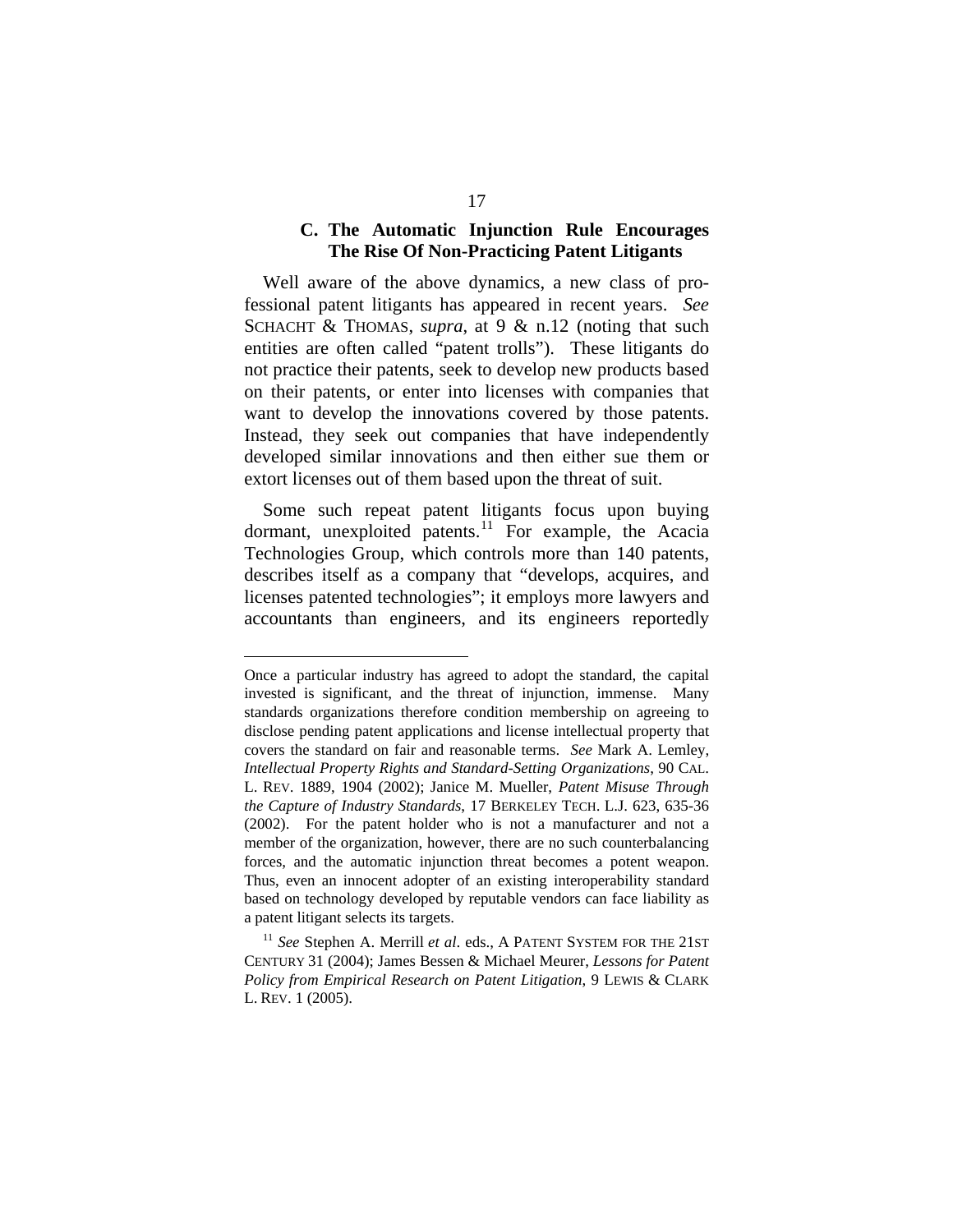evaluate rather than develop technologies.<sup>[12](#page-25-0)</sup> Other frequent patent litigants are failed market participants who turn to litigation after unsuccessfully attempting to commercialize technologies allegedly related to their patents.<sup>[13](#page-25-1)</sup>

The automatic injunction rule gives such sophisticated professional patent litigants additional leverage to extract unjust settlements and license fees. The non-practicing patent plaintiff has no capital investments or technology of its own at stake. A company's own patent portfolio is "a shield or bargaining chip in a traditional IP dispute" between competitors, but is of little value against a plaintiff that does not practice its patent or make products. Chan & Fawcett, *supra*, at 4. Without products at stake on both sides of the dispute, there is "no leverage to create an incentive for a cross-license or other business resolution." *Id.* But these factors, which might have been taken into account to preclude injunctive relief under traditional balancing of the equities, are of no help to a patent defendant under an automatic injunction rule.

The Federal Circuit's rigid injunction rule, by increasing professional patent litigants' incentive to sue, exacerbates the already serious burden that patent litigation imposes on

<span id="page-25-0"></span> <sup>12</sup> Acacia Research Corp., About Us: Corporate Profile, http:// www.acaciaresearch.com/aboutus\_main.htm (last visited Jan. 23, 2006); *see* Steven M. Cherry, *Company Profile: The Patent Profiteers*, IEEE SPECTRUM, June 2004, at 38-41; *see also* Danny Fortson, *The Big Squeeze*, IP LAW & BUS., Nov. 2004, at 19 (discussing Intellectual Ventures); John Markoff, *Mystery Bidder Obtains Internet Patents*, N.Y. TIMES, Dec. 7, 2004, at C6 (discussing JGR Acquisitions Inc.); Ian Austen & Lisa Guernsey, *A Payday for Patents 'R' Us*, N.Y. TIMES, May 2, 2005, at C1 (noting that the founders of NTP, the plaintiff in the RIM BlackBerry case, designed it as "a kind of virtual company" to "make money from . . . patents").

<span id="page-25-1"></span><sup>13</sup> *See* Kirk L. Kroeker, *Forgent Sues 31 Companies for JPEG Royalties*, TECHNEWSWORLD, Apr. 23, 2004, [http://www.technewsworld.com/](http://www.technewsworld.com/%0Bstory/33518)  [story/33518.](http://www.technewsworld.com/%0Bstory/33518)html (discussing Forgent Networks).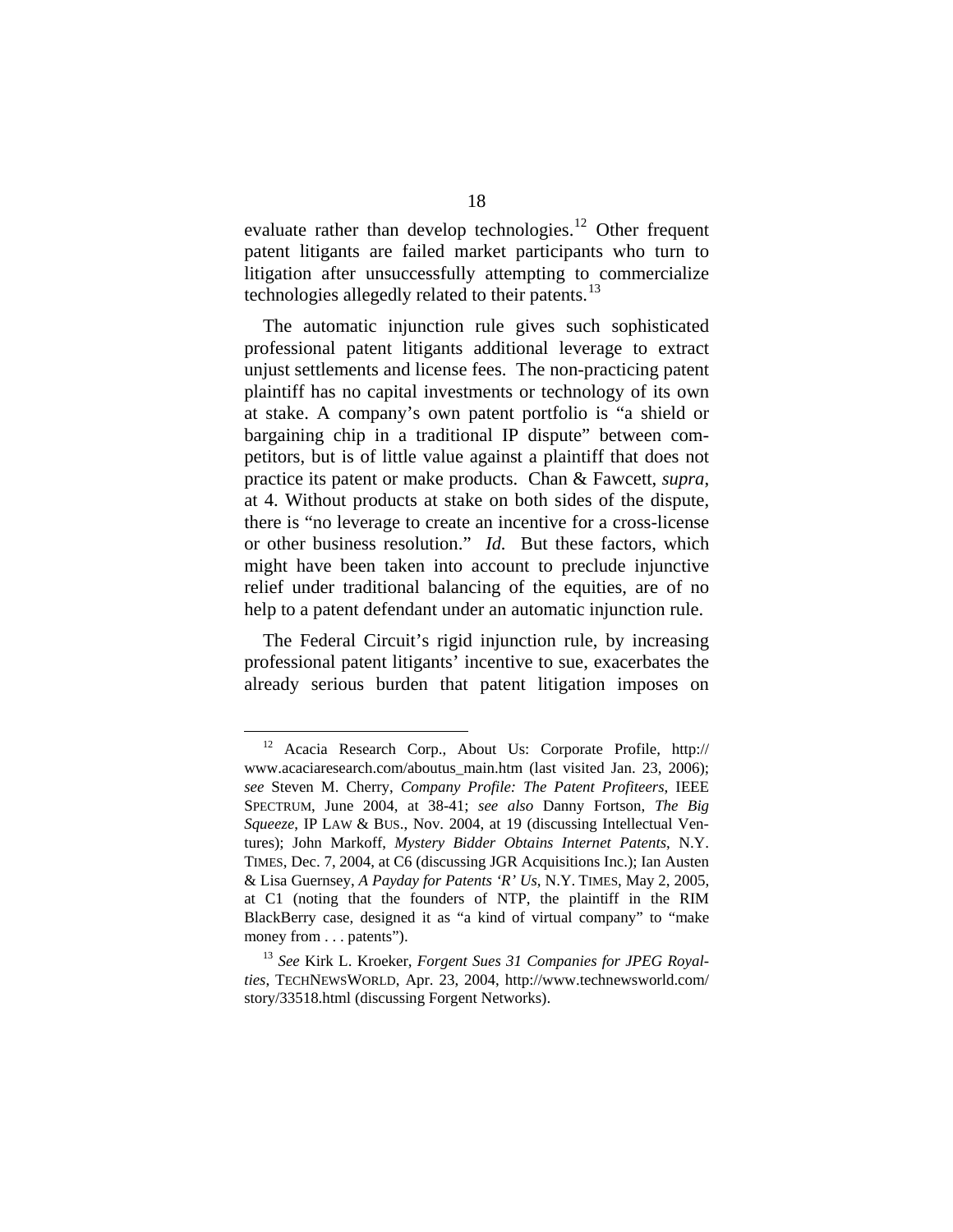judicial resources. $14$  Although no separate figures detail what portion of the huge increase in patent suits over the last decade is due to professional patent litigants, their simul-taneous rise is not mere coincidence.<sup>[15](#page-26-1)</sup> By providing additional incentives to sue, and by making abusive litigation based upon low-value or technically dubious patents economically attractive, the rule deepens this already serious challenge to the administration of justice.

### **D. The Automatic Injunction Rule Allows Patent Litigants To Gain Despite Significant Social Costs**

The Federal Circuit acknowledges a possible exception to its automatic injunction rule in "exceptional" cases in which there is a "need to use an invention to protect public health." *MercExchange*, 401 F.3d at 1338-39. This exception is so rarely applied, however, as to be effectively meaningless. The Federal Circuit thus, as a practical matter, ignores the public interest that has been a traditional concern of equitable relief. Its rigid rule ensures that in some cases, patent plaintiffs will

<span id="page-26-0"></span><sup>&</sup>lt;sup>14</sup> Between 1994 and 2004, the number of patent suits has increased from 1,600 to over 3,000–an increase nearly six times the overall increase in civil cases. *See* ADMINISTRATIVE OFFICE OF THE U.S. COURTS, JUDICIAL FACTS AND FIGURES, at Table 2.2 (2005), http://www. uscourts.gov/judicialfactsfigures/alljfftables.pdf. Moreover, when patent cases are litigated, they are more likely than other cases to go to trial. *See, e.g.*, Bessen & Meurer, *supra*, at 3 (noting that patent cases go to trial at twice the overall rate for civil suits). Finally, patent trials tend to be lengthy: almost 10% of patent trials require 20 or more days of trial, compared to less than 1% of all civil cases, and it is not unusual for a patent trial to last for several months. *See, e.g.*, M. Patricia Thayer *et al*., *Examining Reexamination: Not Yet An Antidote To Litigation*, 5 SEDONA CONF. J. 23, 26 (2004).

<span id="page-26-1"></span><sup>15</sup> *Amici* have experienced a substantial rise in suits by professional patent litigants. Some *amici* estimate that such suits account for twothirds to three-quarters of their patent dockets.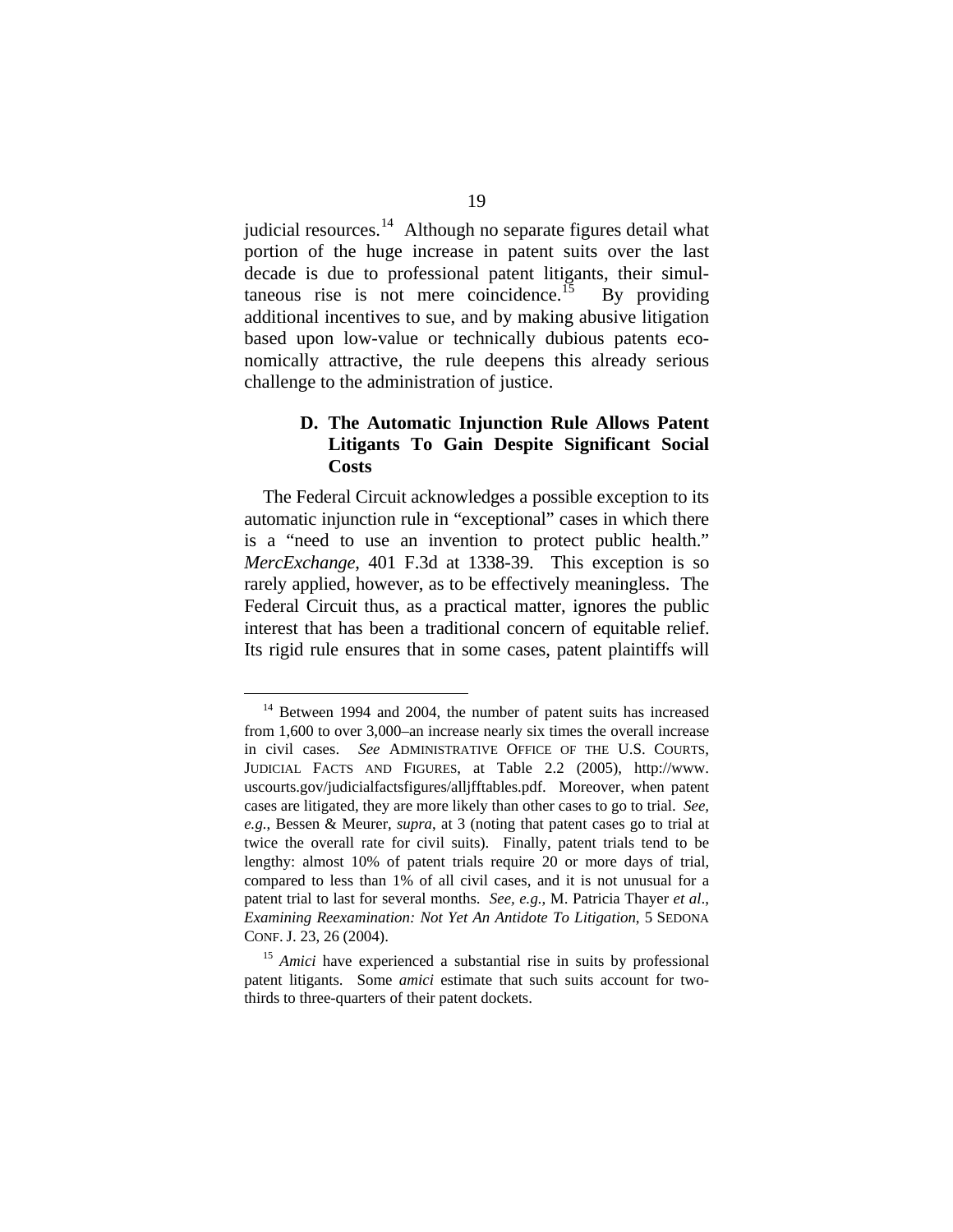be able to impose social costs apart from the increased costs that producers will pass along to their customers.

A recent and troubling illustration is provided by a patent infringement case between two competitors in the medical device market. *See Mallinckrodt Inc. v. Masimo Corp.*, No. 00-6506, 2004 U.S. Dist. LEXIS 28518 (C.D. Cal. July 12, 2004). The patents involved in this case related to pulse oximetry, which measures the amount of oxygen being carried in a patient's blood. It is crucial for doctors to know patients' blood oxygen levels, especially for premature babies, those under anesthesia and those suffering respiratory distress. Inadequate blood oxygen can lead to blindness, brain damage and death.

Following a six-week trial in the Central District of California in 2004, a jury determined that Nellcor had willfully infringed four of Masimo's patents and assessed damages of \$134 million. *Id.* at \*5. On post-trial motions, the district court judge reversed the jury's finding as to one of the patents and reversed the finding of willfulness as to all the patents. *Id*. at \*111-12. The court held a bench trial finding that Masimo had improperly procured one of its patents by intentionally misleading the Patent Office. Significantly, the trial judge denied Masimo's request for injunction, not only because Masimo had unclean hands, but also because doctors testified that an injunction "would likely compromise patient safety by forcing health professionals to switch back and forth between types of oximeters." *Id*. at \*103.

In an unreported opinion, however, the Federal Circuit reversed the district court's denial of the injunction. *Mallinckrodt, Inc. v. Masimo Corp*., 147 F. App'x 158, 175- 78 (Fed. Cir. 2005). It stated that "it is contrary to the laws of property to deny a patentee the right to exclude others from use of his property." *Id*. at 178 (citing the decision below). Such a decision makes clear that the public health exception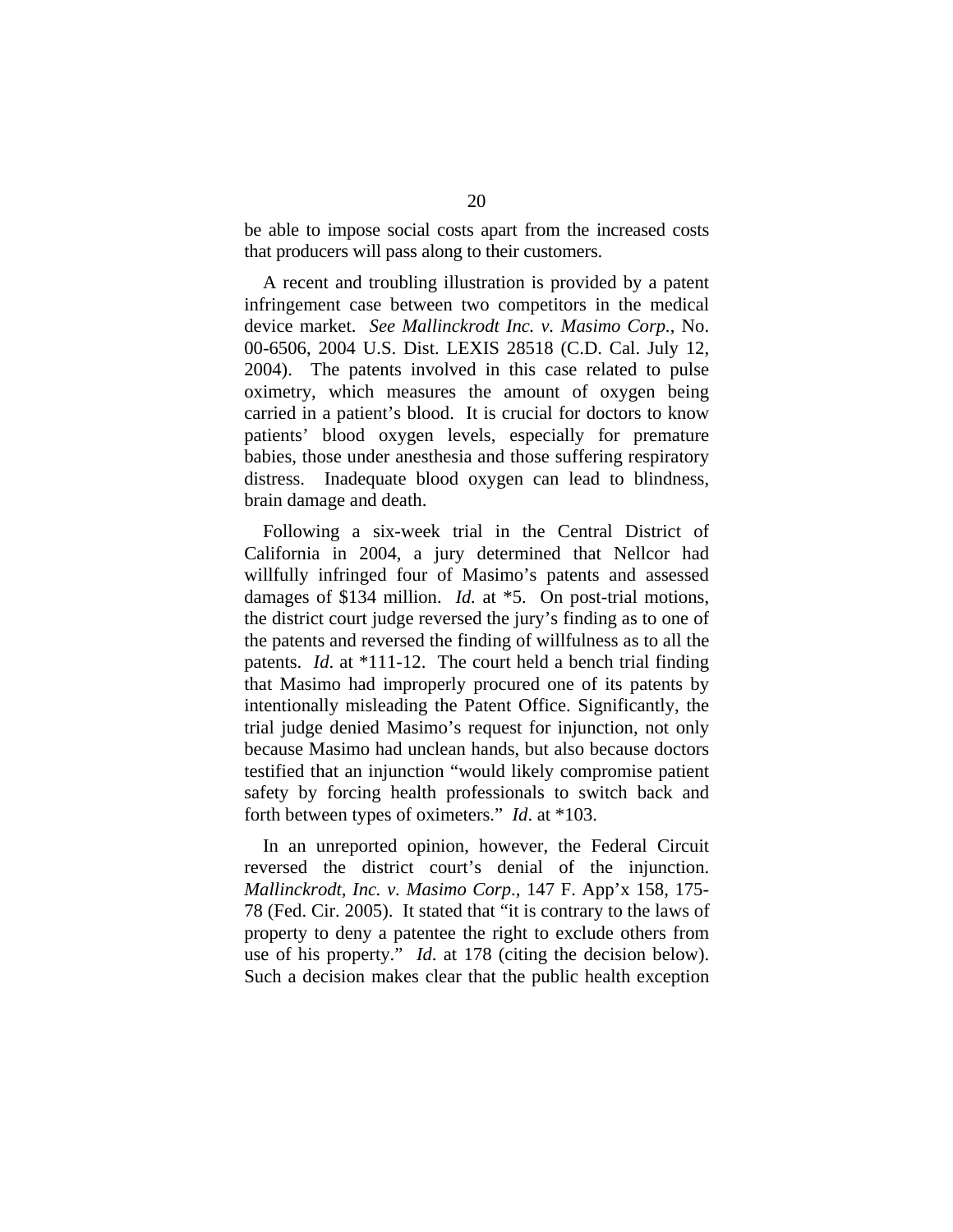to the Federal Circuit's automatic injunction rule is so narrow as to be illusory.

Moreover, an exception for public health takes no account of other widespread harms that automatic injunctions can cause to the public. For example, in the BlackBerry case described above, 3.65 million BlackBerry users would be deprived of service if an injunction were enforced against RIM. Hence the Department of Justice raised concerns about the public interest in the Government's robust communication capabilities. *See* Yuki Noguchi, *Government Enters Fray Over BlackBerry Patents*, WASH. POST, Nov. 12, 2005, at D01. Thus the automatic injunction rule can permit patent litigants to inflict vast disruption on established communication networks on which many depend.

\* \* \*

In sum, the Federal Circuit's rule guaranteeing injunctive relief upon a finding of infringement gives patent litigants a weighty club with which to back up shake-down threats that force settlements and license fees disproportionate to the patent's value. It does so both with respect to narrow patent claims over components of complex processes and broad patent claims of dubious technical merit. It encourages the rise of professional patent holding companies that speculate and litigate rather than innovate. And it fails to account for important aspects of the public interest, including even matters of consumer health and communication. For these very practical reasons, the holding below should be reversed.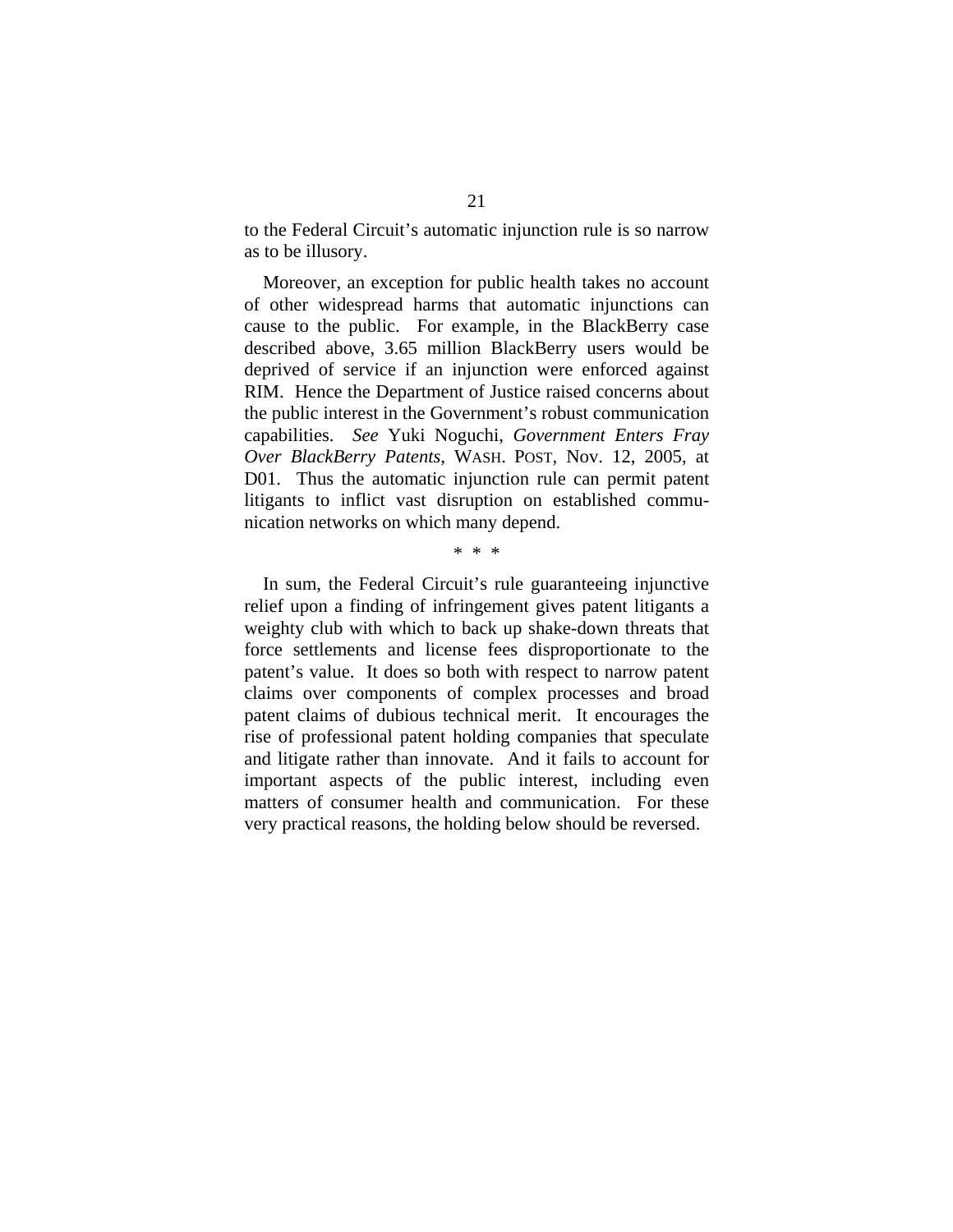## **II. THE AUTOMATIC INJUNCTION RULE UNDERMINES THE GOALS OF THE PATENT SYSTEM AND DISTORTS PATENT PRACTICE**

### **A. The Automatic Injunction Rule Discourages The Useful Innovation That the Patent System is Intended to Promote**

The Constitution empowers Congress to authorize granting patents "[t]o promote the Progress of . . . useful Arts." U.S. CONST. art. I, § 8, cl. 8. As this Court has repeatedly recognized, the goal of patent law is to encourage innovation and bring new designs and technologies into public use. *See, e.g.*, *Aronson v. Quick Point Pencil Co.*, 440 U.S. 257, 262 (1979) (noting that patent law "seeks to foster and reward invention [and] to stimulate further innovation"); *see also Dr. Miles Med. Co. v. John D. Park & Sons Co.*, 220 U.S. 373, 401 (1911) ("The purpose of the patent law is to stimulate invention.").

By encouraging abusive litigation in the ways described above, the automatic injunction rule disserves this constitutional purpose. First, by encouraging abusive litigation, the automatic injunction rule saps resources that would otherwise be available for research and innovation. The litigation encouraged by the rule diverts resources that might be more productively used to develop and improve products. Every dollar spent defending against patent suits, especially abusive ones based upon low-value or scientifically dubious patent claims, is a dollar that could be spent more productively on research and development. Moreover, the money spent actually litigating patent cases represents only the tip of the iceberg. Professional patent plaintiffs make most of their money by simply threatening to bring litigation and thereby extracting disproportionate licensing fees.

Second, the risk of litigation distorts business operations. For smaller firms, the risk of litigation is a major consid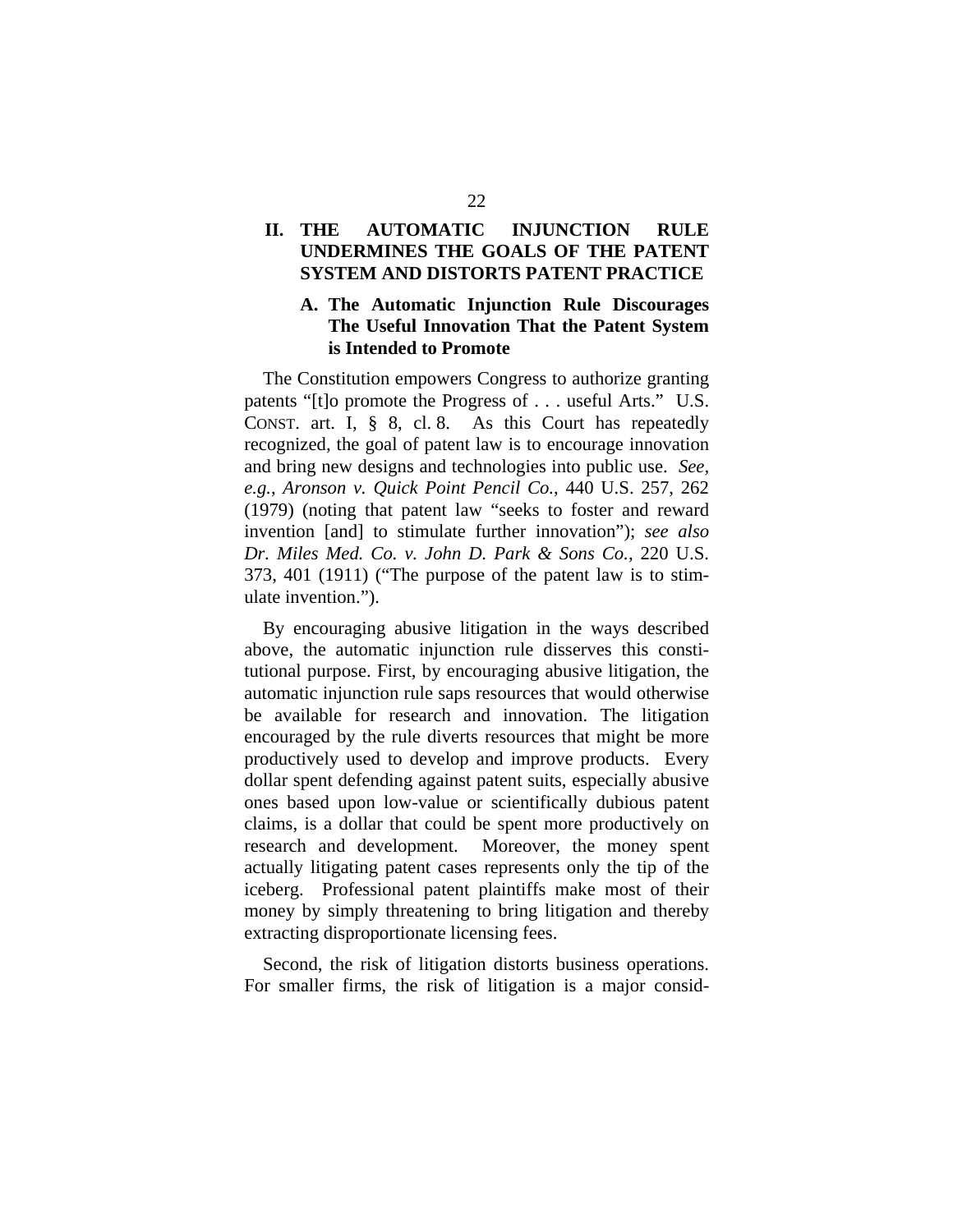eration in deciding whether to engage in research and development. Aware that they cannot afford the time and expense of patent litigation, many smaller companies reduce or alter their research and development efforts. *See* JAFFE & LERNER, *supra*, at 15. The research and development decisions of larger companies are affected as well. To avoid patent litigation, these companies often seek defensive patents that they would not otherwise prosecute, thereby reducing the funds available for additional research and development. *See* JAFFE & LERNER, *supra*, at 58; Ziedonis, *supra*, at 181-83. They also forego pursuing smaller innovations because it is safer to use old components and processes that are clearly in the public domain or for which they already own the patents.

These consequences effectively turn the patent system on its head, undermining its goal of promoting innovation. The automatic injunction rule does not encourage patent holders to exploit their inventions or encourage others to do so to the benefit of the public. To the contrary, it allows patent holders to lie low while others invest time and money in independently discovering their invention, developing it, and incorporating it into a successful product. Then, the patent holder can spring into action to extract a license fee commensurate not with the value of the patent but with the time and money the manufacturer has invested. Far from encouraging innovation, this threat "disrupts the ongoing process of innovation." JAFFE & LERNER, *supra*, at 58.

### **B. The Automatic Injunction Rule Encourages Counterproductive Practice In The Patent Office**

The automatic injunction rule has feedback effects that reverberate back to the application process at the Patent Office. The Federal Circuit's removal of discretion from the courts that ultimately oversee Patent Office activities in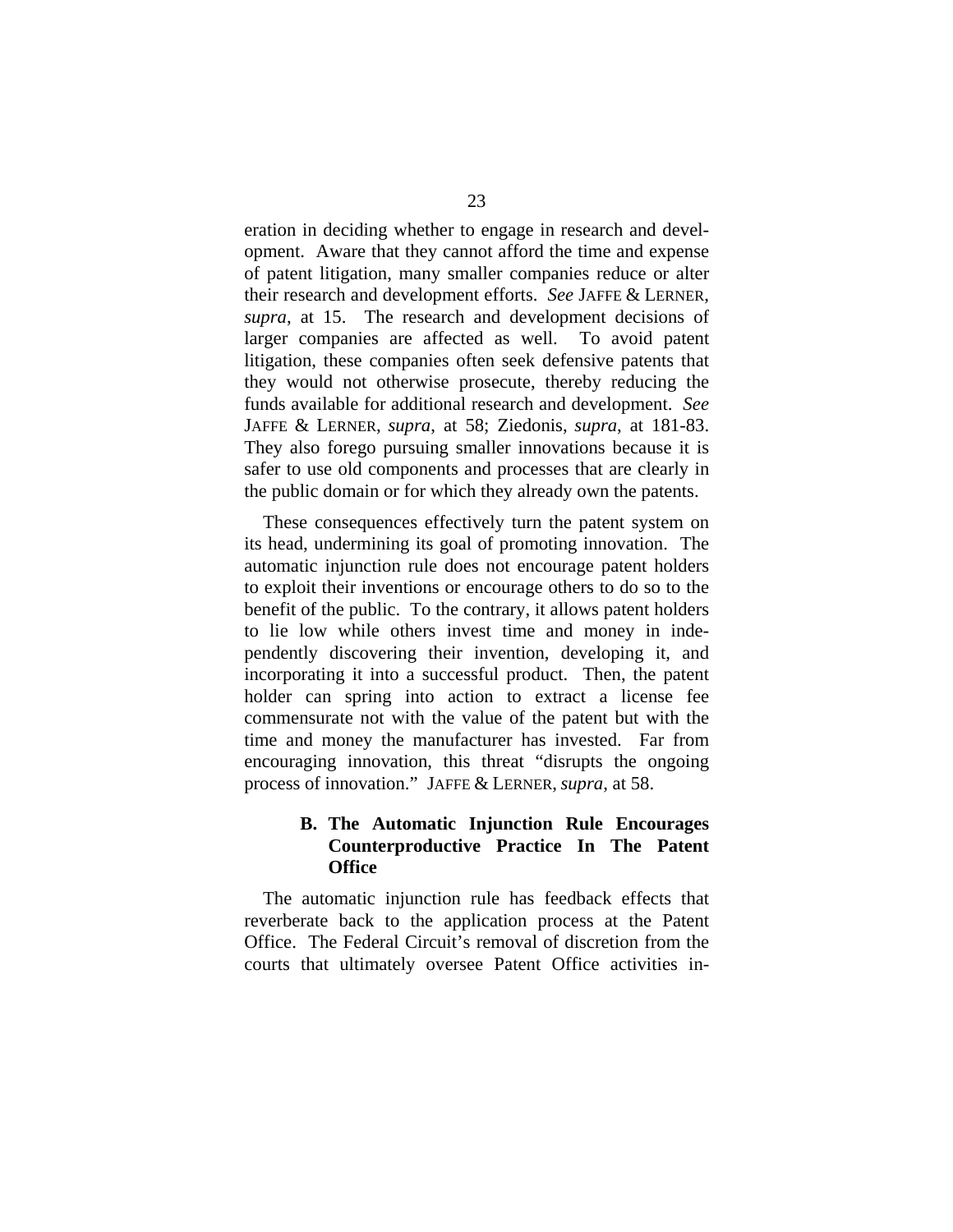creases patent applicants' incentives to engage in self-serving practices that can amount to misuse of the system.

The patent process allows applicants to define their own property rights by filing claims of varying scope and to fashion them with enforcement strategy rather than accurate definition of the actual invention in mind. Thus, patent applicants can fashion claims to cover products already in the market or to cover what they perceive to be the direction of the market. Patent applications spawned from earlier inventions can issue and be enforced even while related litigation is pending. A patent owner can sue a defendant, learn about the accused product and defenses, and at the same time, craft patent claims to take the litigation defenses better into account.

The patent application process also does not fix patent rights in time. Patents can issue years after the applications are filed due to Patent Office backlogs and patentee delays. Patent applicants can file continuation applications to extend examinations. *See* 35 U.S.C. § 120; SCHWARTZ, *supra*, at 24-26. In the meantime, other firms might have invested considerable capital in complex plant or network equipment, licensed what they believe to be the rights they need to make and sell their products, and developed their product and service markets. Such practices can be fundamentally unfair to later-alleged infringers, yet ingorance of a patent or patent application is no defense to liability, *see Kewanee Oil*, 416 U.S. at 478 (denying an independent creation defense to patent infringement), and fraud on the Patent Office and prosecution laches are exceedingly difficult to prove. See *Symbol*, 422 F.3d at 1385

Under traditional equitable principles, however, a court could take account of such sharp patent prosecution practices before issuing an injunction. For example, in determining the irreparability of harm to a plaintiff and balancing the hardships to the parties, a court could take account of when the company charged with infringement learned of the existence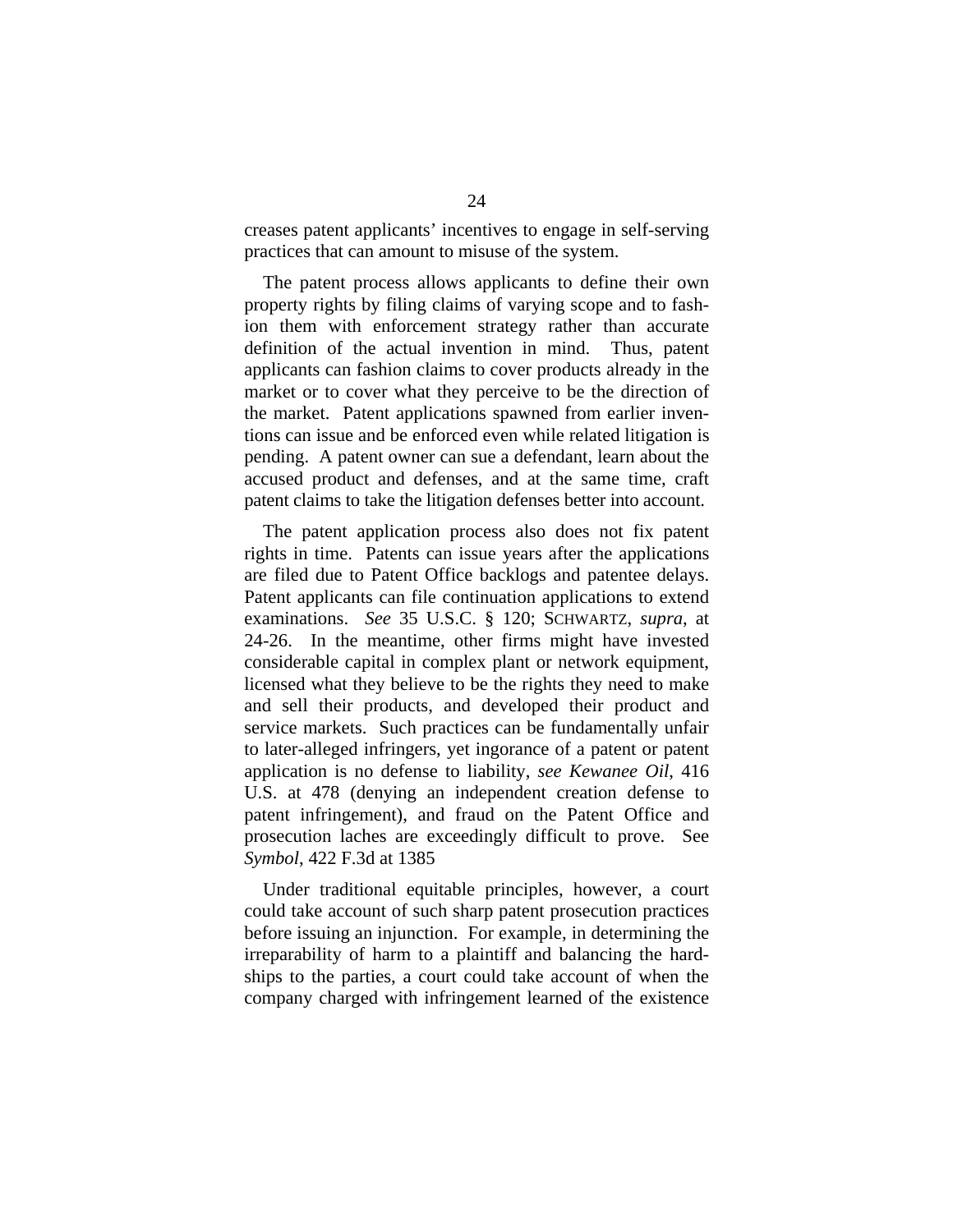of a patent and how much capital it had invested in the technology later patented. It could also distinguish situations where the patentee has understandably extended a patent application while the "art of the pertinent field has become developed," FABER, *supra*, at 3 (noting that "the real 'essence of the invention' is sometimes not fully understood until many years later"), from those where the patentee merely lay in wait to increase its negotiating leverage and capture the benefits of others' technology investments.<sup>[16](#page-32-0)</sup>

In contrast, the automatic injunction rule enables any lateissued patent, regardless of circumstances, to serve as a weighty club. A patent whose issuance is intentionally delayed and whose claims are cleverly drafted to take account of intervening developments (whatever the original invention might have been) can take on an economic leverage disproportionate to its intrinsic technical value.

The Federal Circuit's rule removes the trial courts as a potential check on such abusive practices at the Patent Office. Trial court discretion is especially important in the patent context because of the *ex parte* aspects of the application process. In a land office, the government surveys the property, and in personal property transfers, the bona fide purchaser for value rule aplies. In the patent context, by contrast, patent holders define their own property rights. When applicants spend more time inventing patents than patenting inventions, they disserve the goal of advancing the "progress of . . . useful Arts." Re-introducing trial court discretion in granting equitable relief would restore a meaningful buffer against such practices and advance the patent system's goal of promoting innovation.

<span id="page-32-0"></span><sup>&</sup>lt;sup>16</sup> Equitable principles in a flexible injunction standard could also help curb post-issuance misconduct by patentees that does not rise to the level of unclean hands or patent misuse. *See, e.g.*, *Hynix Semiconductor Inc. v. Rambus, Inc.*, No. 00-20905 (N.D. Cal. filed Jan. 4, 2006) (denying unclean hands defense against patent holding company).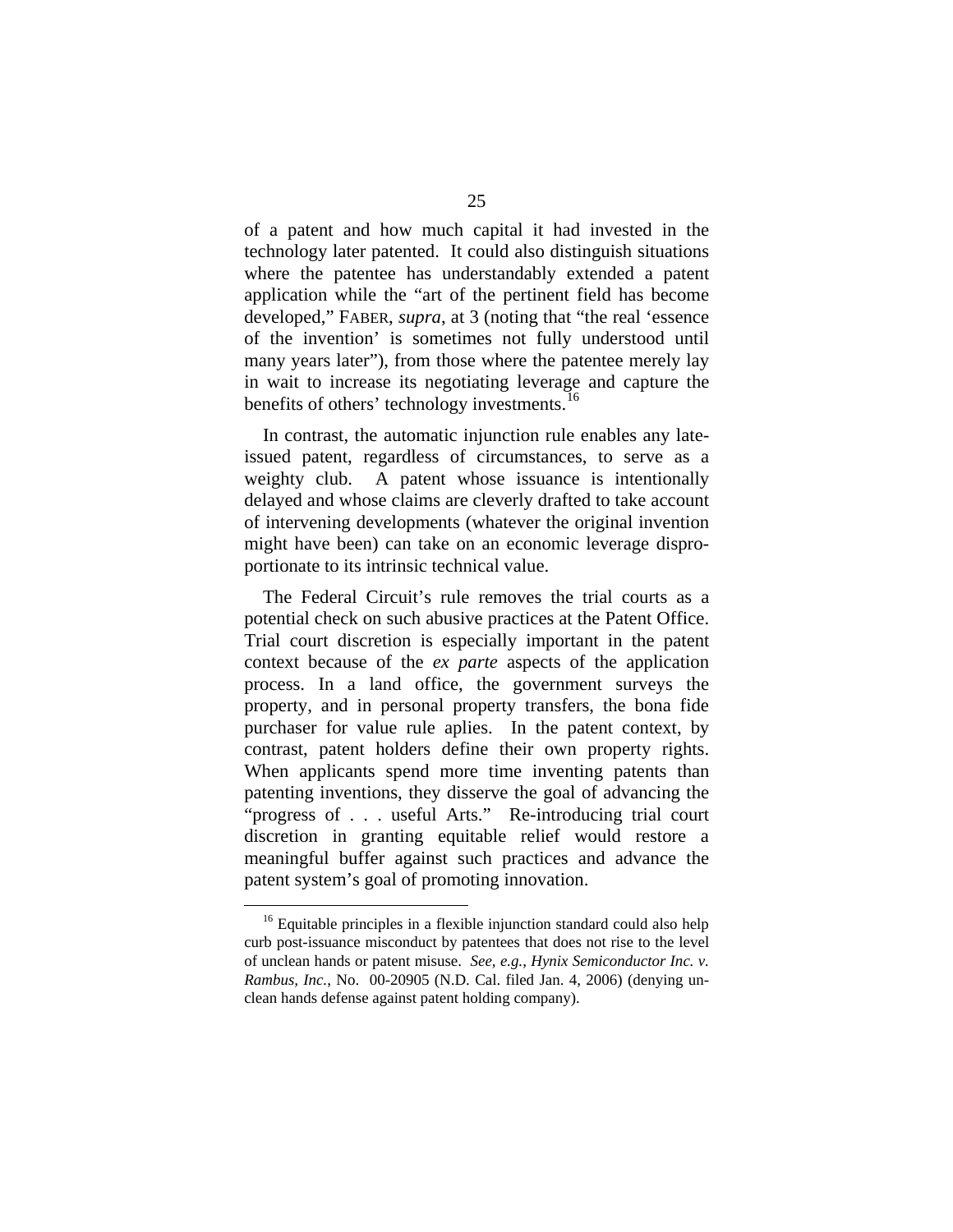## **III. THE AUTOMATIC INJUNCTION RULE IS UNNECESSARY BECAUSE OTHER REM-EDIES ARE ADEQUATE TO PROTECT INNOVATION**

"The federal patent laws have embodied a careful balance between the need to promote innovation and the recognition that imitation and refinement through imitation are both necessary to invention itself and the very lifeblood of a competitive economy"). S*ee Bonito Boats, Inc. v. Thunder Craft Boats, Inc*., 489 U.S. 141, 146 (1989). As part of that careful balance, the patent laws include a comprehensive structure for remedying infringement that contains both mandatory and discretionary and both legal and equitable components.

The patent laws provide that "the court *shall* award the claimant damages adequate to compensate for the infringement" of the patent. 35 U.S.C. § 284 (emphasis added). Damages can be no less than "a reasonable royalty." *Id*. A patent holder active in the marketplace can also recover damages in the form of the profits it would have made had the defendant not infringed—*i.e.*, lost sales. *Aro Mfg. Co. v. Convertible Top Replacement Co.*, 377 U.S. 476, 507-08 (1964); *Hebert v. Lisle Corp*., 99 F.3d 1109, 1119 (Fed. Cir. 1996). Congress included few limitations on the mandatory compensatory damages. *See* 35 U.S.C. §§ 286 (time limitation) & 287 (limitations related to the marking of patented products and notice of infringement).

In contrast to the mandatory nature of compensatory damages, a court has discretion to treble damages and award attorneys' fees in exceptional cases, for example in cases of willful infringement. 35 U.S.C. §§ 284-285. Similarly, the Patent Act calls for discretion with respect to equitable relief, providing that courts "*may* grant injunctions in accordance with the principles of equity to prevent the violation of any right secured by patent, on such terms as the court deems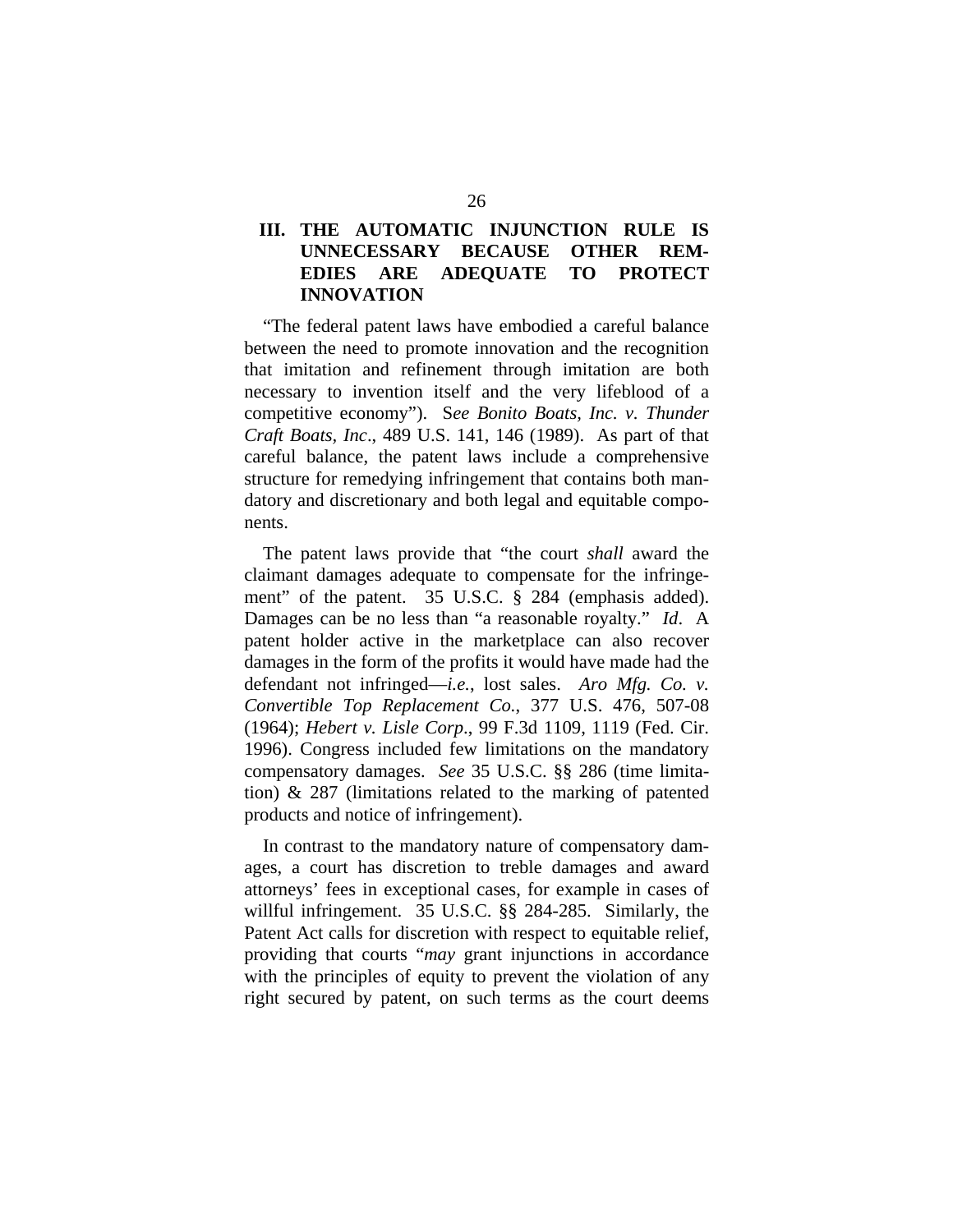reasonable." 35 U.S.C. § 283 (emphasis added).<sup>[17](#page-34-0)</sup> There is no statutory basis for the Federal Circuit's suggestion that injunctions are mandatory because patents confer exclusive rights; the statute is expressly permissive. Copyright and trademark laws create exclusive rights to intellectual property too, but injunctions in those fields are subject to standard equitable balancing. *See, e.g.*, *Gucci America, Inc. v. Duffy's Inc.*, 354 F.3d 228, 235-39 (8th Cir. 2003); *Abend v. MCA, Inc.*, 863 F.2d 1465, 1479 (9th Cir. 1988).

The Federal Circuit's automatic injunction rule upsets the careful balance Congress created between mandatory and discretionary patent remedies. By eliminating equitable discretion, the rule not only makes mandatory a remedy Congress explicitly intended to be discretionary, but also distorts the monetary rewards received by patent plaintiffs, making them a far cry from the mandatory compensatory remedy envisaged by Congress.

For example, patent holders who do not practice their patents are entitled to the fair value of the royalties that would have been earned on a license negotiated between the parties, but typically cannot prove damages for lost sales. *See Maxwell v. J. Baker, Inc.*, 86 F.3d 1098, 1108-10 (Fed. Cir. 1996). For a low-value patent, these damages frequently will be minimal and probably not worth the cost of litigation. The Federal Circuit's automatic injunction rule, however, changes the game. The enormous costs imposed by guaranteed injunctive

<span id="page-34-0"></span> <sup>17</sup> This Court's decision in *Continental Paper Bag Co. v. Eastern Paper Bag Co.*, 210 U.S. 405 (1908), is not to the contrary. That decision held that the nonuse of a patent does not deprive a court of jurisdiction to grant a patent holder equitable remedies. It did not, however, hold that injunctive relief is automatic regardless of whether a patent owner practices an invention. To the contrary, it expressly reserved the question: "Whether, however, a case cannot arise where, regarding the situation of the parties in view of the public interest, a court of equity might be justified in withholding relief by injunction, we do not decide." *Id.* at 430.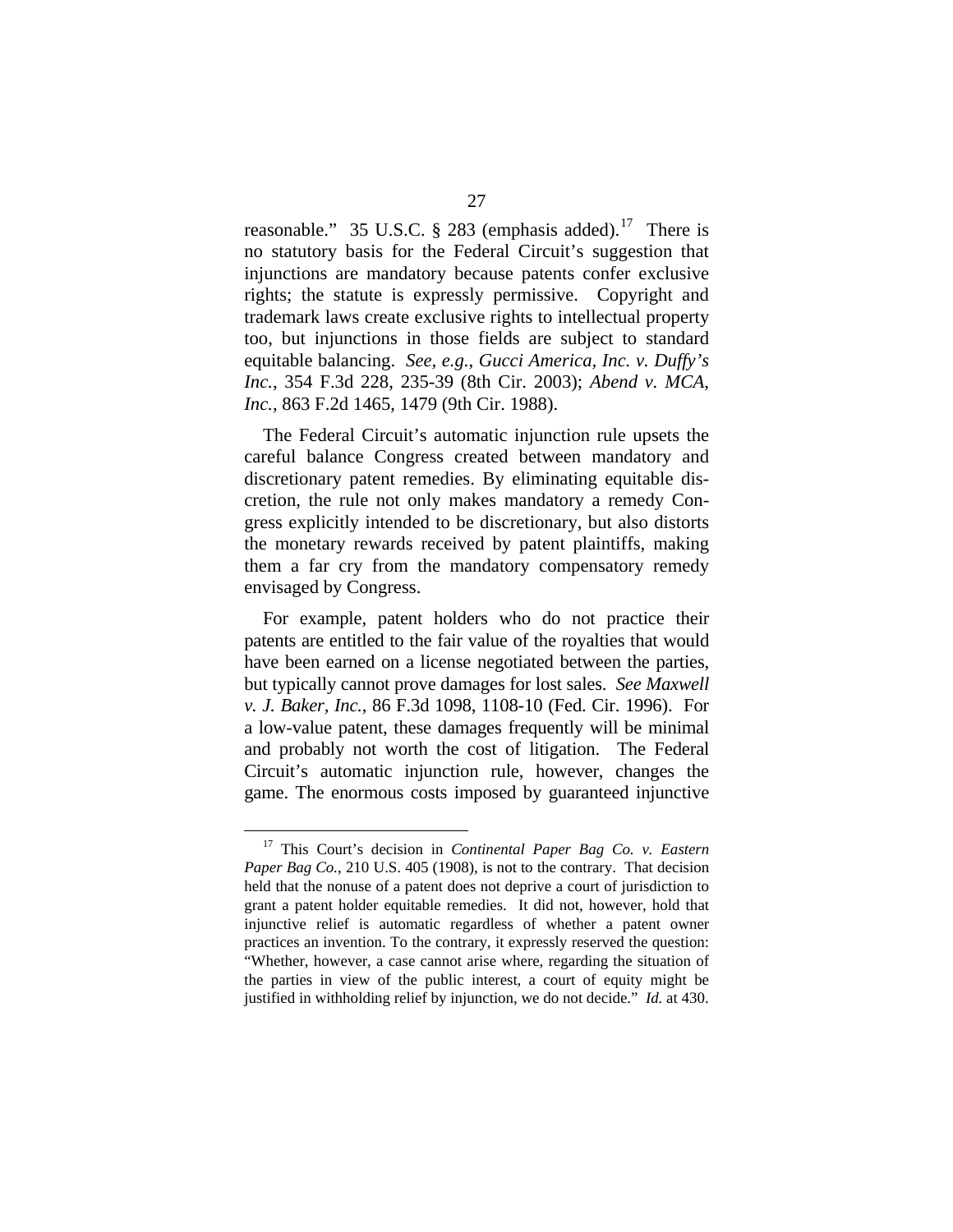relief create a prospect of lucrative settlements that far exceed the patent's merit, encouraging litigation that otherwise might not take place at all or that would result in far lower damage verdicts.

By contrast, a return to traditional equitable balancing would eliminate many such distortions. As factors that go to irreparable harm, adequacy of legal remedies, public interest, and the balance of hardship, the district courts could consider the burden of an injunction would impose upon a defendant to break up fixed capital investment, the technical value of the patented product or process, the plaintiff's actual practice or licensing of the patent at issue, and the plaintiff's conduct at the Patent Office and after issuance.

For example, a court might well deem injunctive relief unnecessary where a plaintiff does not practice the patent itself nor attempt to exclusively license it to others. In such a case, legal remedies might be sufficient to offset any loss if there is no irreparable or unquantifiable indirect injury to the plaintiff's competitive position.<sup>[18](#page-35-0)</sup> Nor is the prospect of damages illusory. Juries have returned large verdicts for past infringement even to patent plaintiffs who have not invested capital in manufacturing and development. *See* Chan & Fawcett, *supra*, at 5-6 (noting that the plaintiff in *Eolas Techs., Inc. v. Microsoft Corp.*, 399 F.3d 1325 (Fed. Cir. 2005), obtained damages of \$521 million). In addition to compensatory damages for past infringement, the threat of punitive damages and attorneys' fees for willful infringement will deter future infringement after a judgment.

Some patent owners who do not practice their intellectual property might argue that they should not be penalized for failing to have adequate capital to develop and manufacture products. But the automatic injunction windfall does not

<span id="page-35-0"></span><sup>&</sup>lt;sup>18</sup> This is not to say that compulsory licensing would ever be appropriate, but only that here, discretionary injunctive relief would not.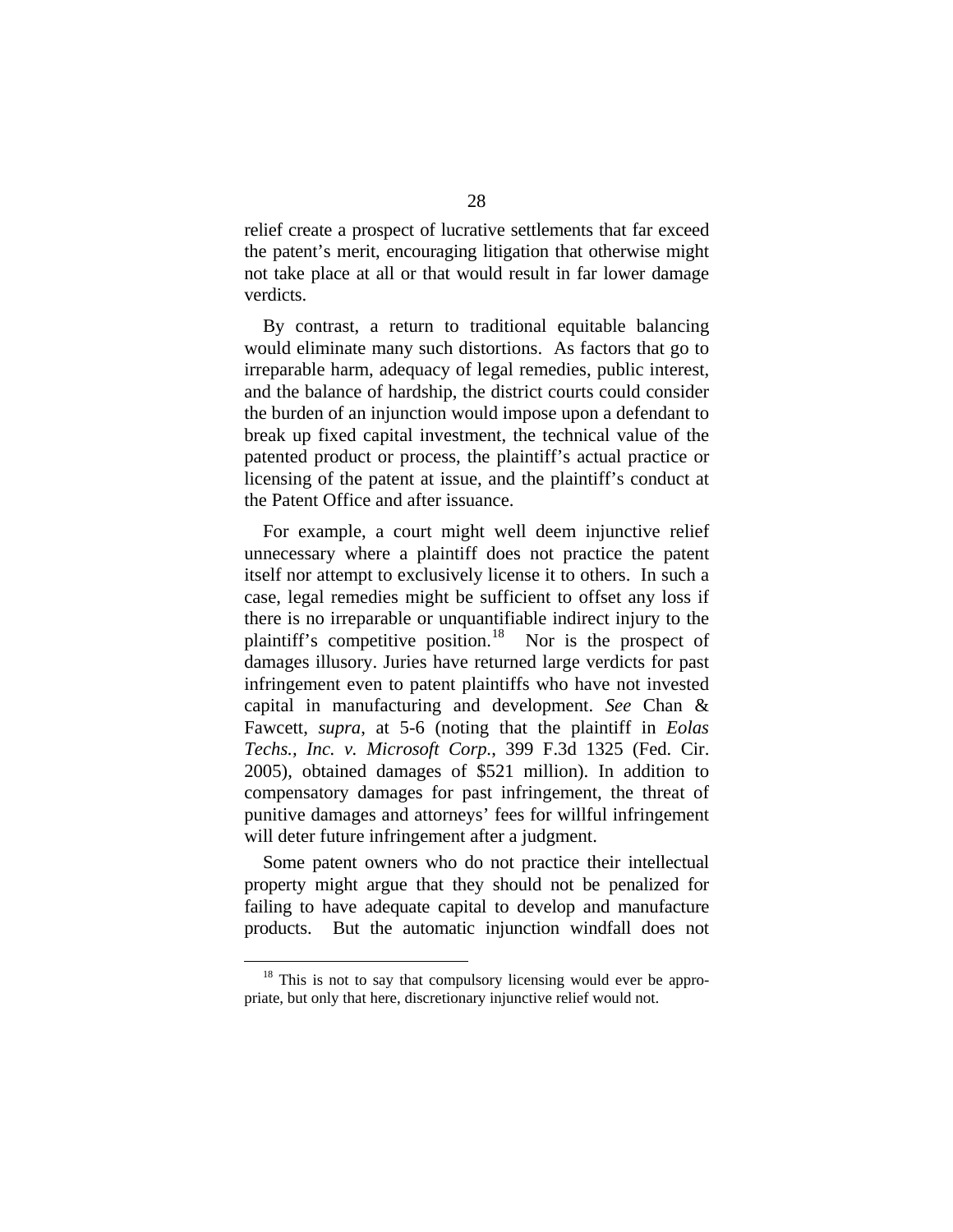encourage investment in products. To the contrary, it encourages applicants to obtain as many patents with as broad coverage as possible, whether or not the applicants plan to invest in production or even know if the claimed inventions are possible to practice. Some patent owners might also argue that removing the automatic injunction rule would inhibit efficient secondary markets for patents. The prospect of large compensatory damages and treble damages for willful infringement, however, provide adequate financial reasons for individuals and firms to continue to buy, sell and license patent rights without wasteful investment in patent litigation as a business.

Under a flexible standard, injunctive relief against patent infringement would still remain available where appropriate to prevent irreparable harm to a patent holder. The paradigm example is perhaps where a seller makes unauthorized use of a competitor's patented device. Even where a patent holder does not practice a patent, injunctive relief might sometimes be appropriate—as for example in the case of a for-profit spin-off from a university technology transfer office that initially has only the brainpower of its academic inventors and an exclusive license as its assets. In such a case monetary damages might be insufficient to prevent irreparable harm to the spin-off's potential to produce innovative products.

Courts have long been tasked with weighing such factors when considering injunctive relief, and there is no reason to believe that they cannot return to doing so in patent cases. The prospect of large damages and the possibility of flexible equitable relief, or attorneys' fees and punitive damages for willful infringement provide adequate incentives for individual inventors to seek patent protection.